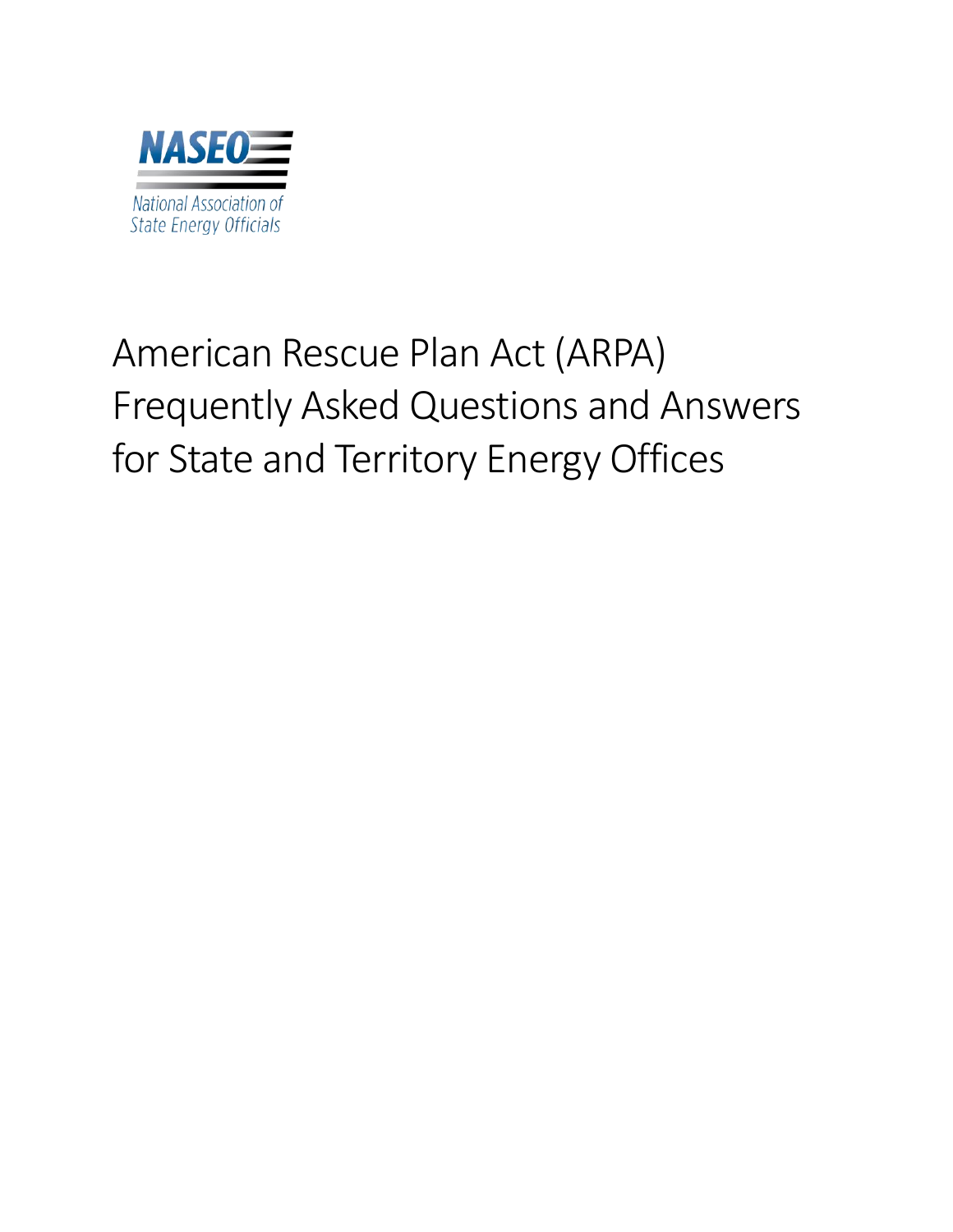# **Table of Contents**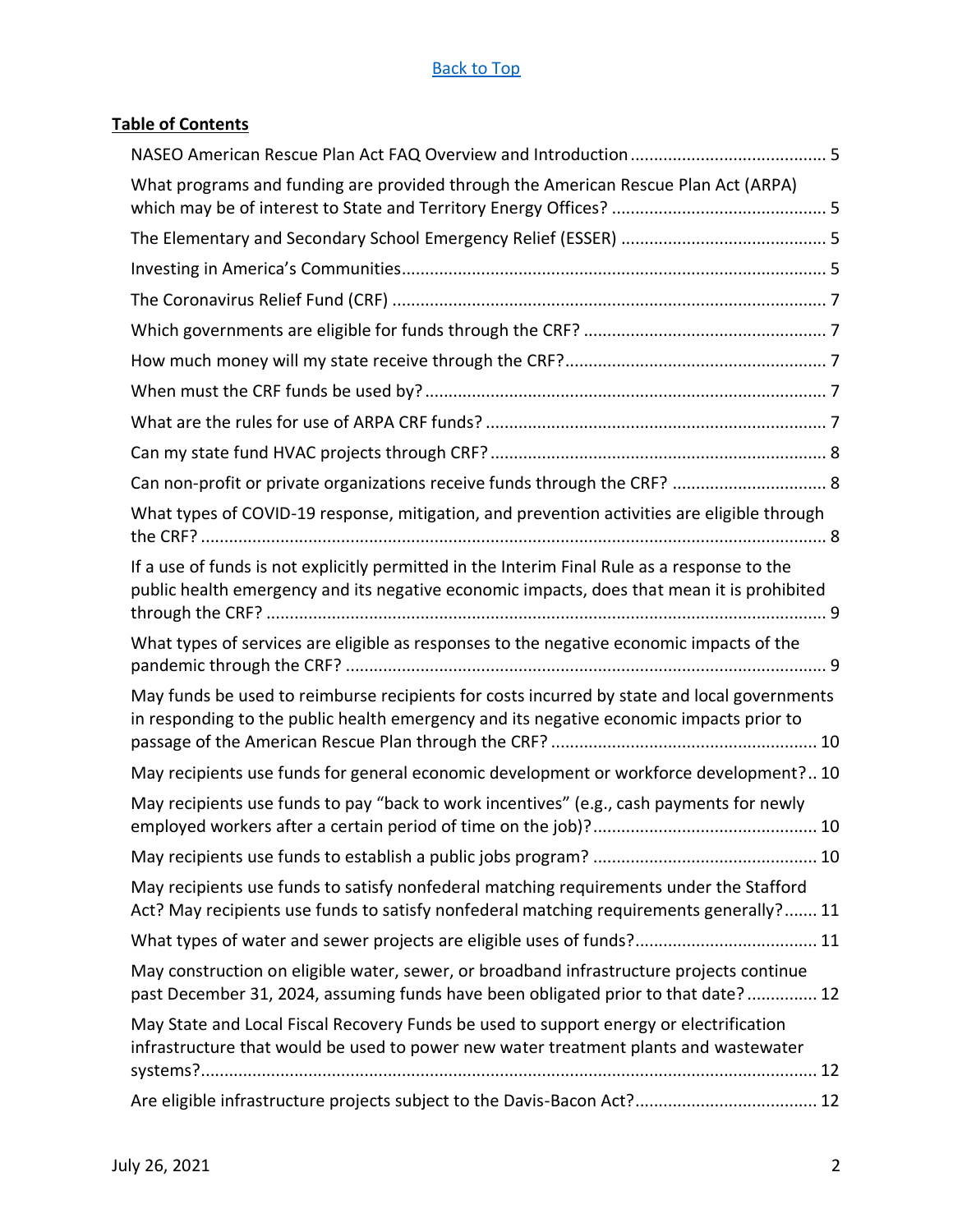| May governments retain assets purchased with Fiscal Recovery Funds? If so, what rules apply                                                                                     |
|---------------------------------------------------------------------------------------------------------------------------------------------------------------------------------|
|                                                                                                                                                                                 |
|                                                                                                                                                                                 |
|                                                                                                                                                                                 |
| I have seen references to the ESSER Fund, ESSER II, and ARPA ESSER, what is the difference?                                                                                     |
|                                                                                                                                                                                 |
|                                                                                                                                                                                 |
|                                                                                                                                                                                 |
| Can ESSER funds be used for school facility improvements, such as HVAC retrofits? 15                                                                                            |
| Can ESSER funds be used with an energy savings performance contract? 16                                                                                                         |
| How can local educational agencies (LEAs) use ESSER funds for energy related facility                                                                                           |
|                                                                                                                                                                                 |
|                                                                                                                                                                                 |
| May ESSER funds be used for renovation, including for such projects as making<br>improvements to a school facility to improve indoor air quality (such as heating, ventilation, |
|                                                                                                                                                                                 |
|                                                                                                                                                                                 |
|                                                                                                                                                                                 |
| Is Investing in America's Communities a part of the Biden Administrations Coal Communities                                                                                      |
| What Funding Opportunity Announcements (FOA) have been made through Investing in                                                                                                |
| Where can I learn more about the Build Back Better Regional Challenge (\$1 billion)? Are                                                                                        |
| Where can I learn more about the Good Jobs Challenge (\$500 million)? Are energy offices                                                                                        |
| Where can I learn more about the Economic Adjustment Assistance Challenge (\$500 million?                                                                                       |
| Where can I learn more about the Indigenous Communities program (\$100 million)? Are                                                                                            |
| Where can I learn more about the Travel, Tourism, and Outdoor Recreation Grants (\$750                                                                                          |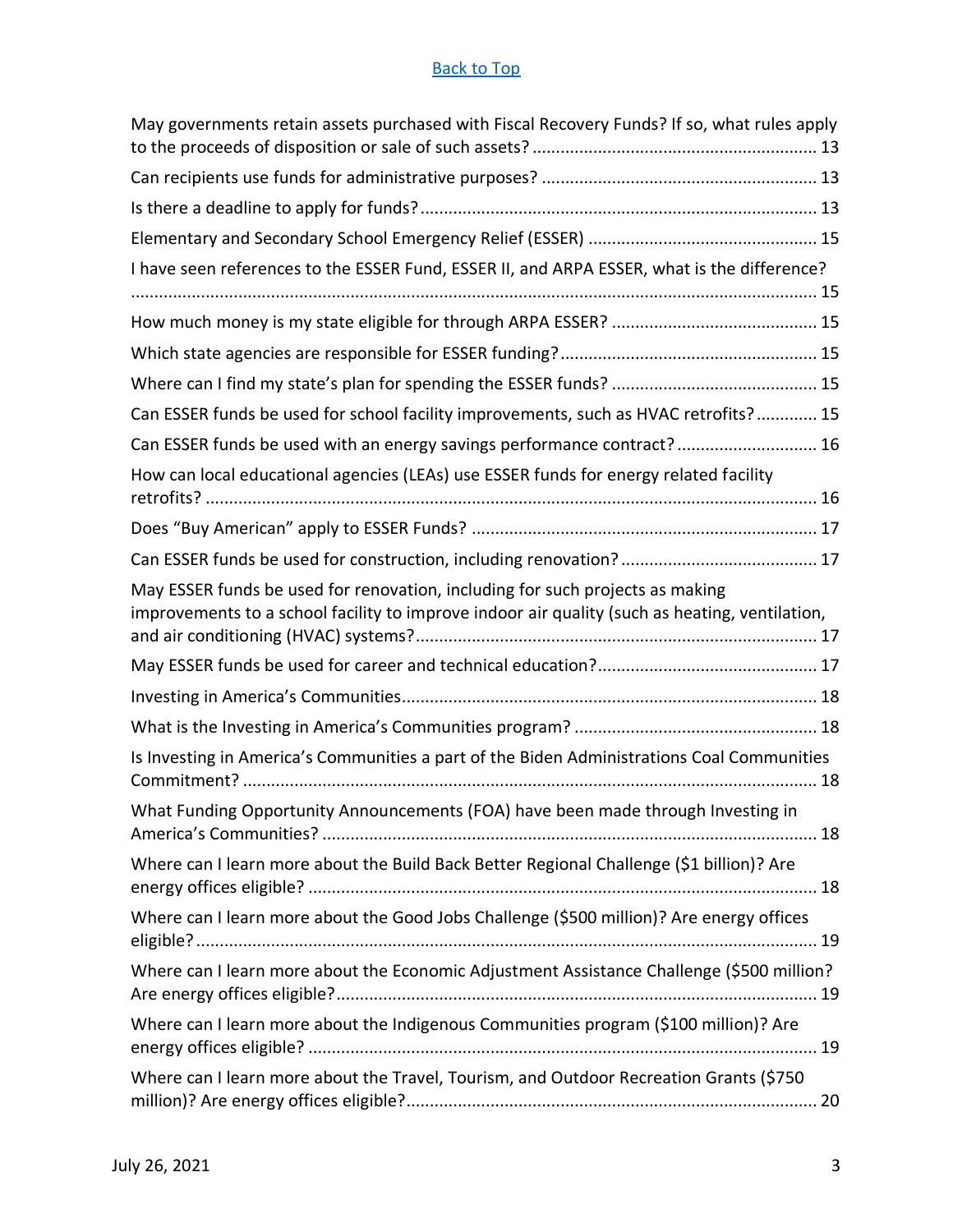| Where can I learn more about the Statewide Planning, Research, and Networks Grants (\$90 |  |
|------------------------------------------------------------------------------------------|--|
|                                                                                          |  |
|                                                                                          |  |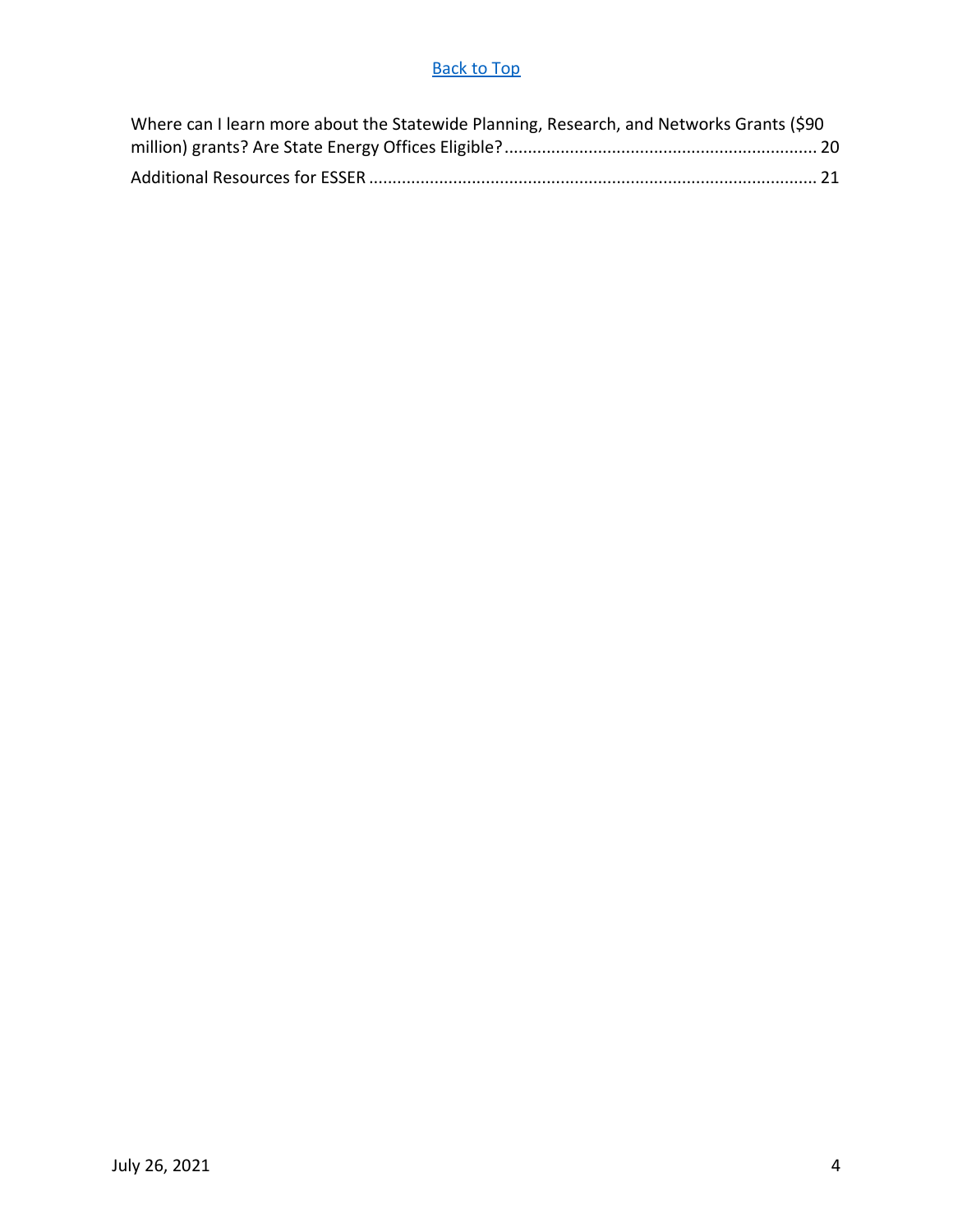# <span id="page-4-0"></span>NASEO American Rescue Plan Act FAQ Overview and Introduction

The American Rescue Plan Act (ARPA), signed into law on March 11, 2021, invests \$1.9 trillion into several programs and funding sources of interest to the State, Territory, and District of Columbia Energy Offices. NASEO has received a number of questions from State Energy Offices and has compiled this resource from several existing frequently asked question (FAQ) documents developed by the  $U.S.$  Department of Education and [U.S. Treasury,](https://home.treasury.gov/system/files/136/SLFRPFAQ.pdf) as well as other sources. Much of the information below is taken directly from these sources. In some instances, **emphasis has been added in bold** for elements which may be of particular interest for State Energy Office Directors and staff. NASEO will continue to update this document as we learn more. Please contact Ed Carley, NASEO Program Director, Buildings [\(ecarley@naseo.org\)](mailto:ecarley@naseo.org) with questions.

# <span id="page-4-1"></span>What programs and funding are provided through the American Rescue Plan Act (ARPA) which may be of interest to State and Territory Energy Offices?

The **Low-Income Home Energy Assistance Program (LIHEAP)** will receive **\$4.5 billion** in additional funding. An additional \$500 million is provided for a similar program for water, the Low-Income Household Drinking Water and Wastewater Emergency Assistance Program.

The **Coronavirus Relief Fund (CRF)** is a **\$350 billion** fund is designed to assist state and local governments to flexibly respond to the Coronavirus pandemic and bring back jobs. It is administered by the U.S. Treasury. [https://home.treasury.gov/policy](https://home.treasury.gov/policy-issues/coronavirus/assistance-for-state-local-and-tribal-governments/state-and-local-fiscal-recovery-funds)[issues/coronavirus/assistance-for-state-local-and-tribal-governments/state-and-local-fiscal](https://home.treasury.gov/policy-issues/coronavirus/assistance-for-state-local-and-tribal-governments/state-and-local-fiscal-recovery-funds)[recovery-funds.](https://home.treasury.gov/policy-issues/coronavirus/assistance-for-state-local-and-tribal-governments/state-and-local-fiscal-recovery-funds)

<span id="page-4-2"></span>**The Elementary and Secondary School Emergency Relief (ESSER)** is a **\$122 billion** fund is for state educational agencies and school districts. The funds are to help schools safely reopen and to assist with the safe operation of facilities. It is administered by the U.S. Department of Education. [https://oese.ed.gov/offices/american-rescue-plan/american-rescue-plan](https://oese.ed.gov/offices/american-rescue-plan/american-rescue-plan-elementary-and-secondary-school-emergency-relief/)[elementary-and-secondary-school-emergency-relief/](https://oese.ed.gov/offices/american-rescue-plan/american-rescue-plan-elementary-and-secondary-school-emergency-relief/)

<span id="page-4-3"></span>**Investing in America's Communities**, administered by the U.S. Department of Commerce's Economic Development Administration, will invest \$3 billion in America's communities. On July 22, 2021, the Department of Commerce announced six funding opportunity announcements (FOAs) in six areas:

- Build Back Better Regional Challenge (\$1 billion)
- Good Jobs Challenge (\$500 million)
- Economic Adjustment Assistance Challenge (\$500 million)
- Indigenous Communities Challenge (\$100 million)
- Travel, Tourism, and Outdoor Recreation Grants (\$750 million)
- Statewide Planning, Research, and Networks Grants (\$90 million).

[https://eda.gov/news/press-releases/2021/07/22/american-rescue-plan-programs.htm.](https://eda.gov/news/press-releases/2021/07/22/american-rescue-plan-programs.htm)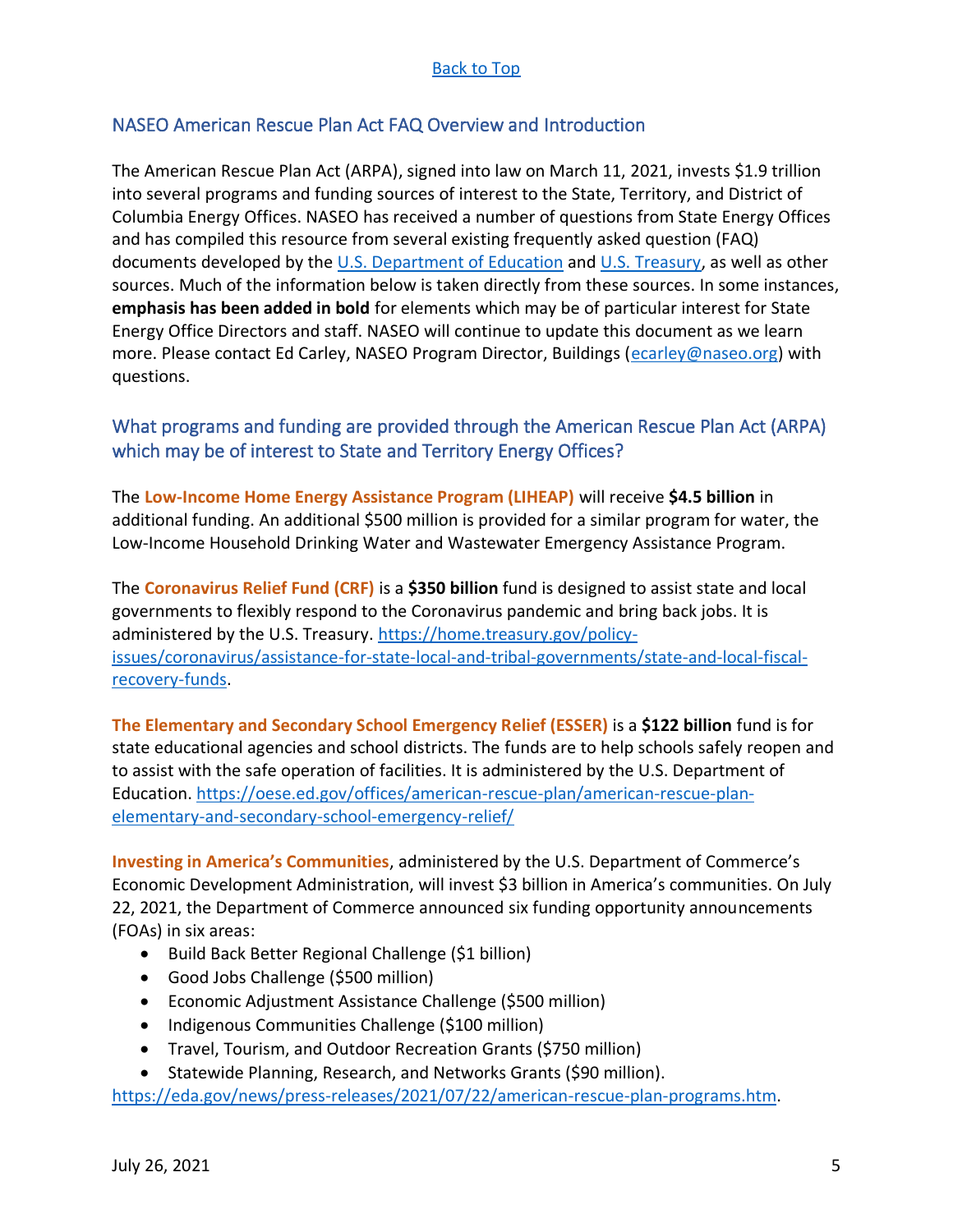The **Coal Communities Commitment** is a \$300 million allocation from the U.S. Economic Development Administration to support coal communities' recovery from the pandemic and to "help them create new jobs and opportunities, including through the creation or expansion of a new industry sector." <https://eda.gov/arpa/coal-communities/>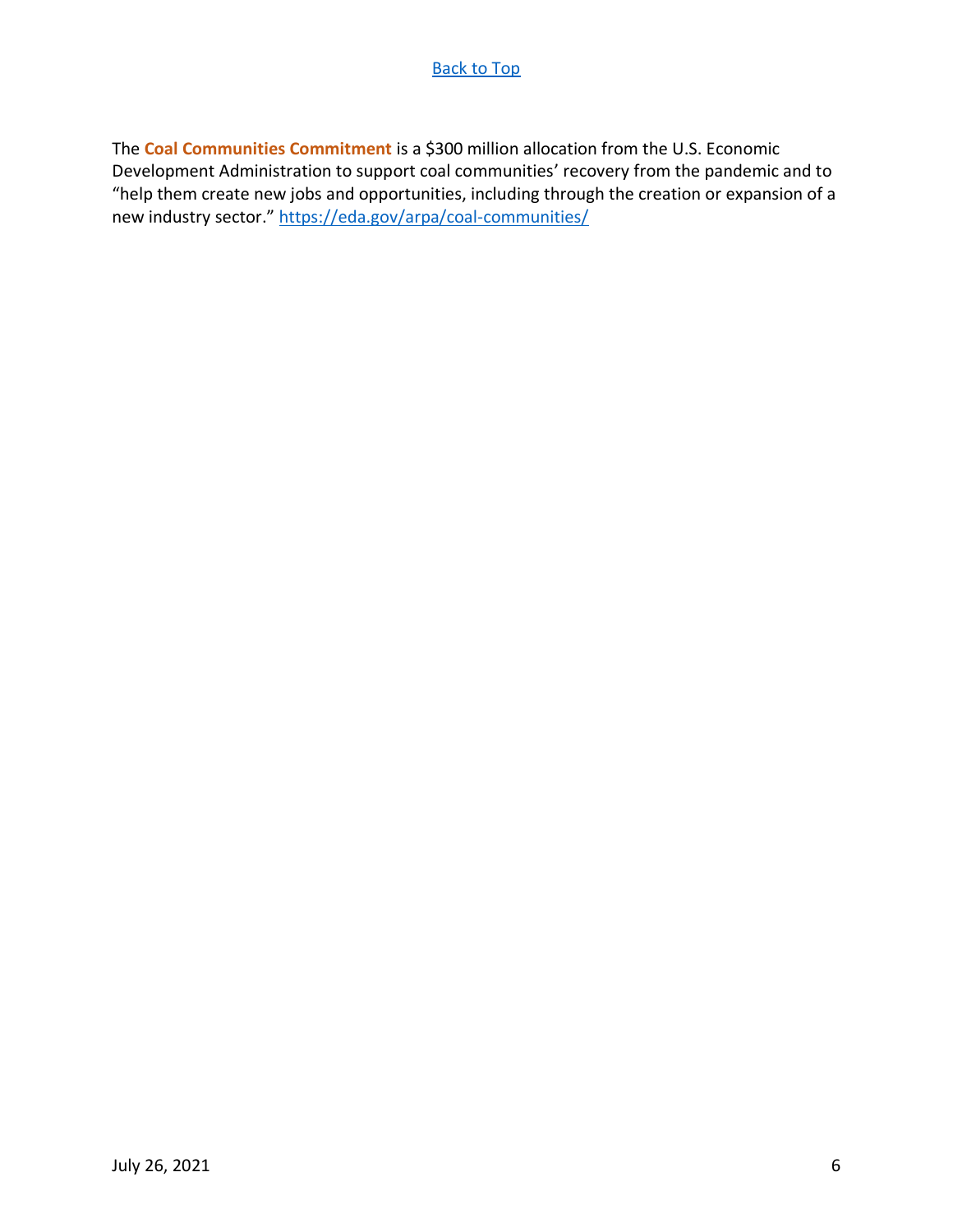# <span id="page-6-0"></span>The Coronavirus Relief Fund (CRF)

#### <span id="page-6-1"></span>**Which governments are eligible for funds through the CRF?**

The following governments are eligible:

- States and the District of Columbia
- Territories
- Tribal governments
- Counties
- Metropolitan cities
- Non-entitlement units, or smaller local governments

Source:<https://home.treasury.gov/system/files/136/SLFRPFAQ.pdf>

#### <span id="page-6-2"></span>**How much money will my state receive through the CRF?**

The U.S. Treasury has published the state allocations here: [https://home.treasury.gov/system/files/136/fiscalrecoveryfunds-statefunding1-508A.pdf.](https://home.treasury.gov/system/files/136/fiscalrecoveryfunds-statefunding1-508A.pdf)

States that have experienced a net increase in the unemployment rate of more than 2 percentage points from February 2020 to the latest available data as of the date of certification will receive their full allocation of funds in a single payment; other states will receive funds in two equal tranches. Governments of U.S. territories will receive a single payment. Funding levels range from about \$27 billion (California) to about \$906 million (Montana). For additional allocation information from the U.S. Treasury visit: [https://home.treasury.gov/policy](https://home.treasury.gov/policy-issues/coronavirus/assistance-for-state-local-and-tribal-governments/state-and-local-fiscal-recovery-funds)[issues/coronavirus/assistance-for-state-local-and-tribal-governments/state-and-local-fiscal](https://home.treasury.gov/policy-issues/coronavirus/assistance-for-state-local-and-tribal-governments/state-and-local-fiscal-recovery-funds)[recovery-funds.](https://home.treasury.gov/policy-issues/coronavirus/assistance-for-state-local-and-tribal-governments/state-and-local-fiscal-recovery-funds)

# <span id="page-6-3"></span>**When must the CRF funds be used by?**

The Fiscal Recovery Funds be used only to cover costs incurred by the State, territory, Tribal government, or local government by December 31, 2024. Similarly, the CARES Act provided that payments from the CRF be used to cover costs incurred by December 31, 2021. Source:<https://www.govinfo.gov/content/pkg/FR-2021-05-17/pdf/2021-10283.pdf> at pg. 26811

#### <span id="page-6-4"></span>**What are the rules for use of ARPA CRF funds?**

The U.S. Treasury Interim Final Rule was published on May 17, 2021. It can be found here: [https://www.govinfo.gov/content/pkg/FR-2021-05-17/pdf/2021-10283.pdf.](https://www.govinfo.gov/content/pkg/FR-2021-05-17/pdf/2021-10283.pdf) A comment period on the interim rules closed on July 16, 2021. NASEO (in coordination with E4 the Future, the American Council on an Energy-Efficient Economy, U.S. Green Building Council, and the National Association of Energy Service Companies) submitted comments to Treasury on this guidance, which can be found here: [https://naseo.org/Data/Sites/1/documents/tk](https://naseo.org/Data/Sites/1/documents/tk-news/treasury-comments-7.08.21.pdf)[news/treasury-comments-7.08.21.pdf.](https://naseo.org/Data/Sites/1/documents/tk-news/treasury-comments-7.08.21.pdf)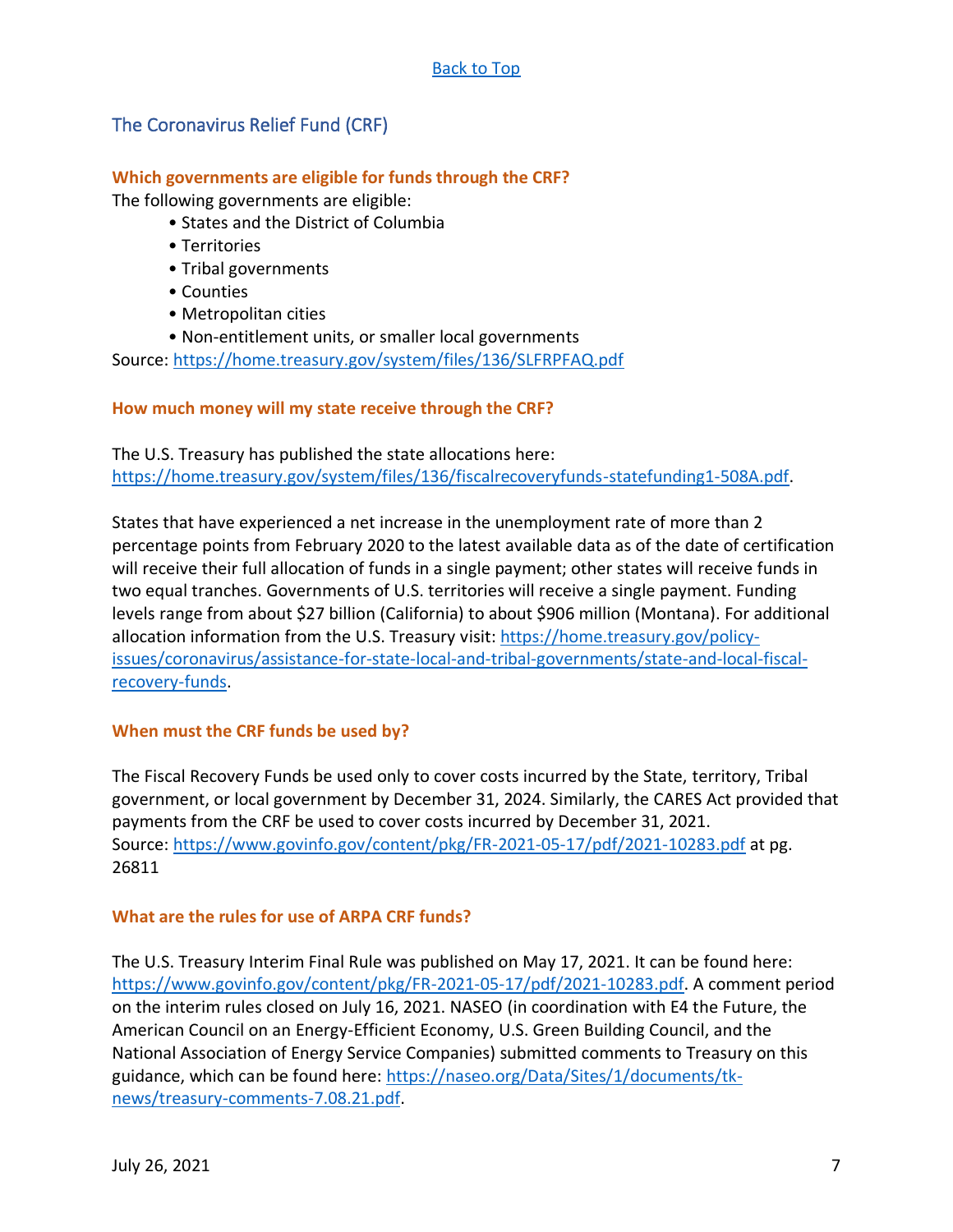## <span id="page-7-0"></span>**Can my state fund HVAC projects through CRF?**

The U.S. Treasury has published a [fact sheet](https://home.treasury.gov/system/files/136/SLFRP-Fact-Sheet-FINAL1-508A.pdf) which specifies the many ways that funding can be allocated. The list includes the following relevant uses:

- Support for prevention, mitigation, or other services in congregate living facilities and schools
- Ventilation improvements in key settings like healthcare facilities

• Capital investments in public facilities to meet pandemic operational needs See page three of the [fact sheet](https://home.treasury.gov/system/files/136/SLFRP-Fact-Sheet-FINAL1-508A.pdf) for the full list.

#### <span id="page-7-1"></span>**Can non-profit or private organizations receive funds through the CRF?**

Yes. Under section 602(c)(3) of the Social Security Act, a State, territory, or Tribal government may transfer funds to a "private nonprofit organization . . ., a Tribal organization . . ., a public benefit corporation involved in the transportation of passengers or cargo, or a special-purpose unit of State or local government." Similarly, section 603(c)(3) authorizes a local government to transfer funds to the same entities (other than Tribal organizations). The Interim Final Rule clarifies that the lists of transferees in sections  $602(c)(3)$  and  $603(c)(3)$  are not exclusive, and recipients may transfer funds to constituent units of government or private entities beyond those specified in the statute. A transferee receiving a transfer from a recipient under sections  $602(c)(3)$  and  $603(c)(3)$  will be considered to be a subrecipient and will be expected to comply with all subrecipient reporting requirements.

The ARPA does not authorize Treasury to provide CSFRF/CLFRF funds directly to non- profit or private organizations. Thus, non-profit or private organizations should seek funds from CSFRF/CLFRF recipient(s) in their jurisdiction (e.g., a State, local, territorial, or Tribal government).

#### Source:<https://home.treasury.gov/system/files/136/SLFRPFAQ.pdf>

# <span id="page-7-2"></span>**What types of COVID-19 response, mitigation, and prevention activities are eligible through the CRF?**

A broad range of services are needed to contain COVID-19 and are eligible uses, including vaccination programs; medical care; testing; contact tracing; support for isolation or quarantine; supports for vulnerable populations to access medical or public health services; public health surveillance (e.g., monitoring case trends, genomic sequencing for variants); enforcement of public health orders; public communication efforts; enhancement to health care capacity, including through alternative care facilities; purchases of personal protective equipment; **support for prevention, mitigation, or other services in congregate living facilities (e.g., nursing homes, incarceration settings, homeless shelters, group living facilities) and other key settings like schools; ventilation improvements in congregate settings, health care**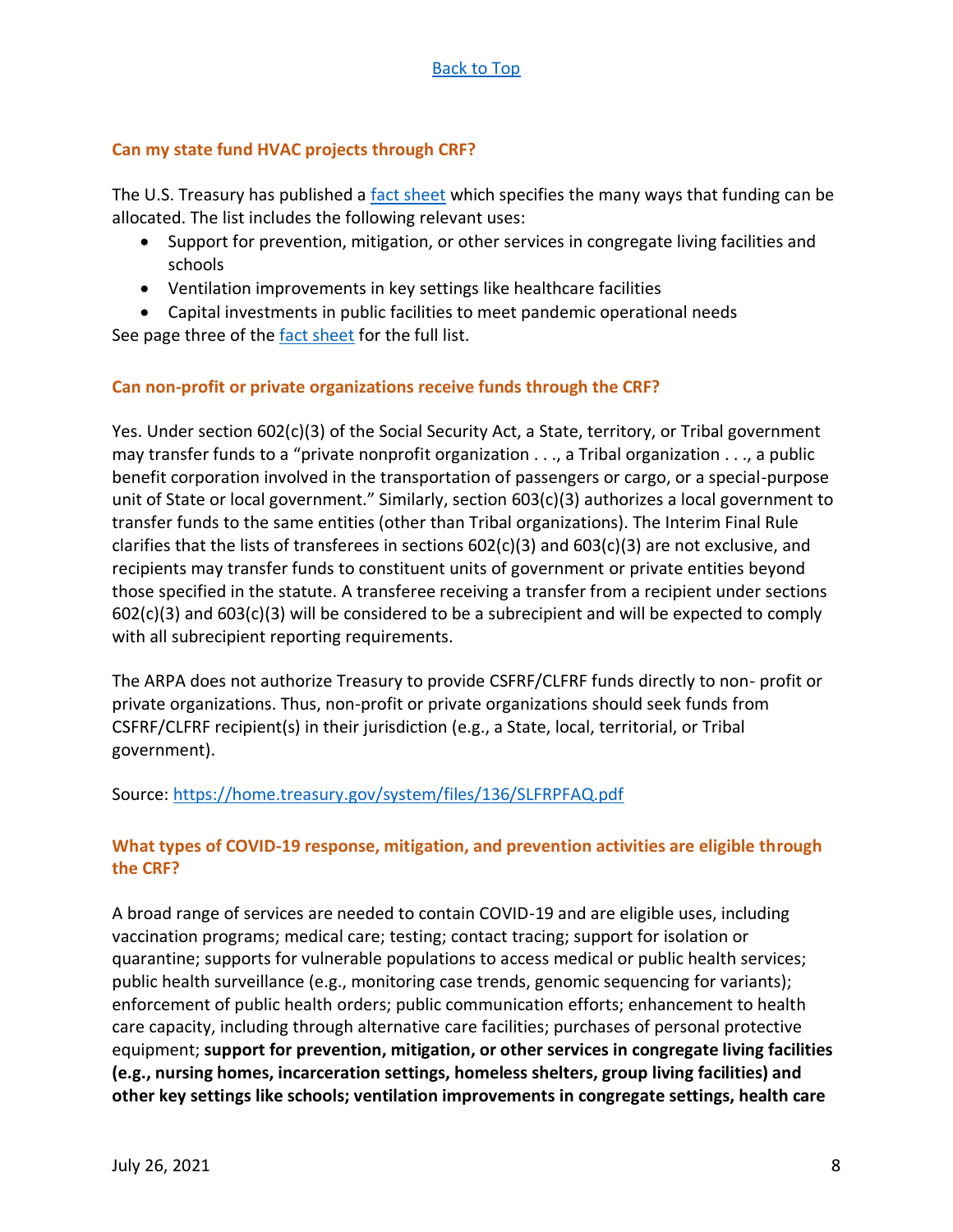**settings, or other key locations**; enhancement of public health data systems; and other public health responses. **Capital investments in public facilities to meet pandemic operational needs are also eligible, such as physical plant improvements to public hospitals and health clinics or adaptations to public buildings to implement COVID-19 mitigation tactics.** 

#### Source:<https://home.treasury.gov/system/files/136/SLFRPFAQ.pdf>

<span id="page-8-0"></span>**If a use of funds is not explicitly permitted in the Interim Final Rule as a response to the public health emergency and its negative economic impacts, does that mean it is prohibited through the CRF?**

The Interim Final Rule contains a non-exclusive list of programs or services that may be funded as responding to COVID-19 or the negative economic impacts of the COVID-19 public health emergency, along with considerations for evaluating other potential uses of Fiscal Recovery Funds not explicitly listed. The Interim Final Rule also provides flexibility for recipients to use Fiscal Recovery Funds for programs or services that are not identified on these non-exclusive lists but which meet the objectives of section  $602(c)(1)(A)$  or  $603(c)(1)(A)$  by responding to the COVID-19 public health emergency with respect to COVID-19 or its negative economic impacts.

#### Source:<https://home.treasury.gov/system/files/136/SLFRPFAQ.pdf>

# <span id="page-8-1"></span>**What types of services are eligible as responses to the negative economic impacts of the pandemic through the CRF?**

Eligible uses in this category include assistance to households; small businesses and nonprofits; and aid to impacted industries.

Assistance to households includes, but is not limited to: food assistance; rent, mortgage, or **utility assistance**; counseling and legal aid to prevent eviction or homelessness; cash assistance; **emergency assistance for** burials, home repairs, **weatherization**, or other needs; internet access or digital literacy assistance; or job training to address negative economic or public health impacts experienced due to a worker's occupation or level of training.

#### Assistance to **small business and non-profits** includes, but is not limited to:

- loans or grants to mitigate financial hardship such as declines in revenues or impacts of periods of business closure, for example by supporting payroll and benefits costs, costs to retain employees, mortgage, rent, or **utilities costs**, and other operating costs;
- Loans, grants, or in-kind assistance to implement COVID-19 prevention or mitigation tactics, such as physical plant changes to enable social distancing, enhanced cleaning efforts, barriers or partitions, or COVID-19 vaccination, testing, or contact tracing programs; and
- Technical assistance, counseling, or other services to assist with business planning needs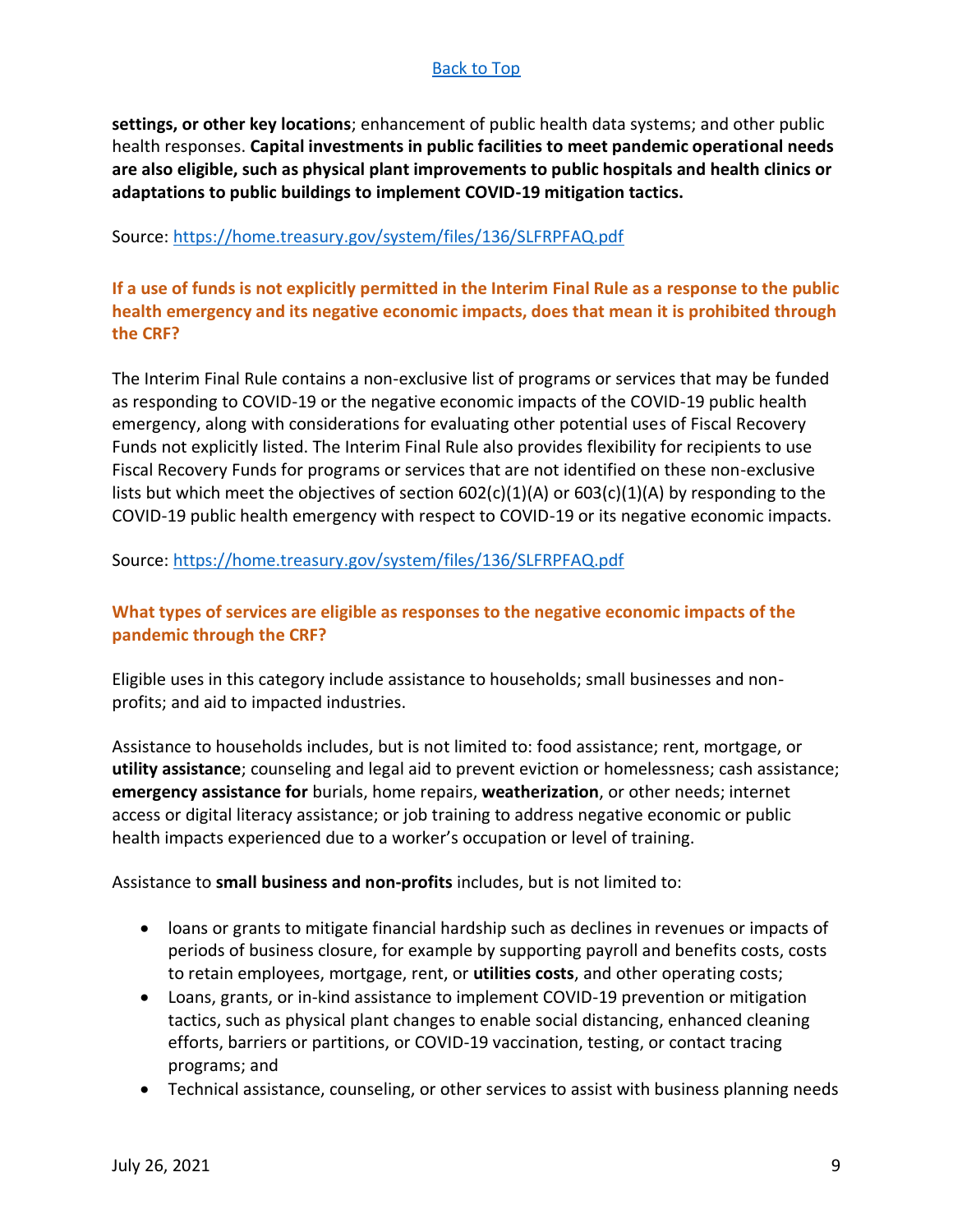Source:<https://home.treasury.gov/system/files/136/SLFRPFAQ.pdf>

# <span id="page-9-0"></span>**May funds be used to reimburse recipients for costs incurred by state and local governments in responding to the public health emergency and its negative economic impacts prior to passage of the American Rescue Plan through the CRF?**

Use of Fiscal Recovery Funds is generally forward looking. The Interim Final Rule permits funds to be used to cover costs incurred beginning on March 3, 2021.

Source:<https://home.treasury.gov/system/files/136/SLFRPFAQ.pdf>

# <span id="page-9-1"></span>**May recipients use funds for general economic development or workforce development?**

Generally, not. Recipients must demonstrate that funding uses directly address a negative economic impact of the COVID-19 public health emergency, including funds used for economic or workforce development. For example, job training for unemployed workers may be used to address negative economic impacts of the public health emergency and be eligible.

Source:<https://home.treasury.gov/system/files/136/SLFRPFAQ.pdf>

# <span id="page-9-2"></span>**May recipients use funds to pay "back to work incentives" (e.g., cash payments for newly employed workers after a certain period of time on the job)?**

Yes. Under the Interim Final Rule, recipients may use Coronavirus State and Local Fiscal Recovery Funds to provide assistance to unemployed workers. See 31 CFR 35.6(b)(4). **This assistance can include job training** or other efforts to accelerate rehiring and thus reduce unemployment, such as childcare assistance, assistance with transportation to and from a jobsite or interview, and incentives for newly employed workers.

Source:<https://home.treasury.gov/system/files/136/SLFRPFAQ.pdf>

#### <span id="page-9-3"></span>**May recipients use funds to establish a public jobs program?**

Yes. The Interim Final Rule permits a broad range of services to unemployed or underemployed workers and other individuals that suffered negative economic impacts from the pandemic. That can include public jobs programs, subsidized employment, combined education and onthe-job training programs, or job training to accelerate rehiring or address negative economic or public health impacts experienced due to a worker's occupation or level of training. The broad range of permitted services can also include other employment supports, such as childcare assistance or assistance with transportation to and from a jobsite or interview.

**The Interim Final Rule includes as an eligible use re-hiring public sector staff up to the government's level of pre-pandemic employment.** "Public sector staff" would not include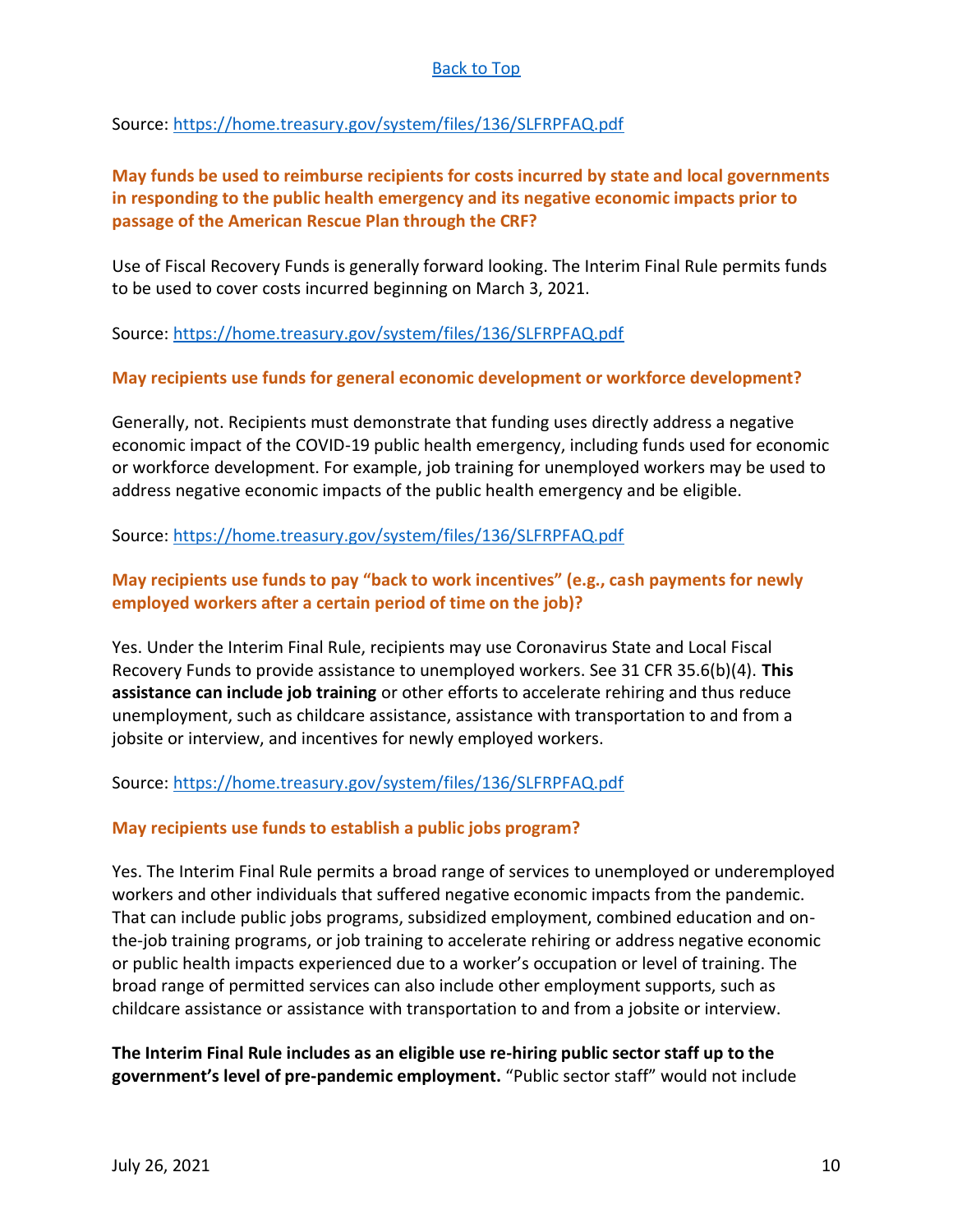individuals participating in a job training or subsidized employment program administered by the recipient.

#### Source:<https://home.treasury.gov/system/files/136/SLFRPFAQ.pdf>

# <span id="page-10-0"></span>**May recipients use funds to satisfy nonfederal matching requirements under the Stafford Act? May recipients use funds to satisfy nonfederal matching requirements generally?**

Fiscal Recovery Funds are subject to pre-existing limitations in other federal statutes and regulations and may not be used as non-federal match for other Federal programs whose statute or regulations bar the use of Federal funds to meet matching requirements. For example, expenses for the state share of Medicaid are not an eligible use. For information on FEMA programs, please [see here.](https://www.fema.gov/press-release/20210203/fema-statement-100-cost-share)

#### Source:<https://home.treasury.gov/system/files/136/SLFRPFAQ.pdf>

#### <span id="page-10-1"></span>**What types of water and sewer projects are eligible uses of funds?**

The Interim Final Rule generally aligns eligible uses of the Funds with the wide range of types or categories of projects that would be eligible to receive financial assistance through the Environmental Protection Agency's Clean Water State Revolving Fund (CWSRF) or Drinking Water State Revolving Fund (DWSRF).

Under the DWSRF, categories of eligible projects include: treatment, transmission and distribution (including lead service line replacement), source rehabilitation and decontamination, storage, consolidation, and new systems development.

Under the CWSRF, categories of eligible projects include: construction of publicly- owned treatment works, nonpoint source pollution management, national estuary program projects, decentralized wastewater treatment systems, stormwater systems, water conservation, efficiency, and reuse measures, watershed pilot projects, **energy efficiency measures for publicly-owned treatment works**, water reuse projects, security measures at publicly-owned treatment works, and technical assistance to ensure compliance with the Clean Water Act.

As mentioned in the Interim Final Rule, eligible projects under the DWSRF and CWSRF support efforts to address climate change, as well as to meet **cybersecurity needs to protect water and sewer infrastructure**. Given the lifelong impacts of lead exposure for children, and the widespread nature of lead service lines, Treasury also encourages recipients to consider projects to replace lead service lines.

Source:<https://home.treasury.gov/system/files/136/SLFRPFAQ.pdf>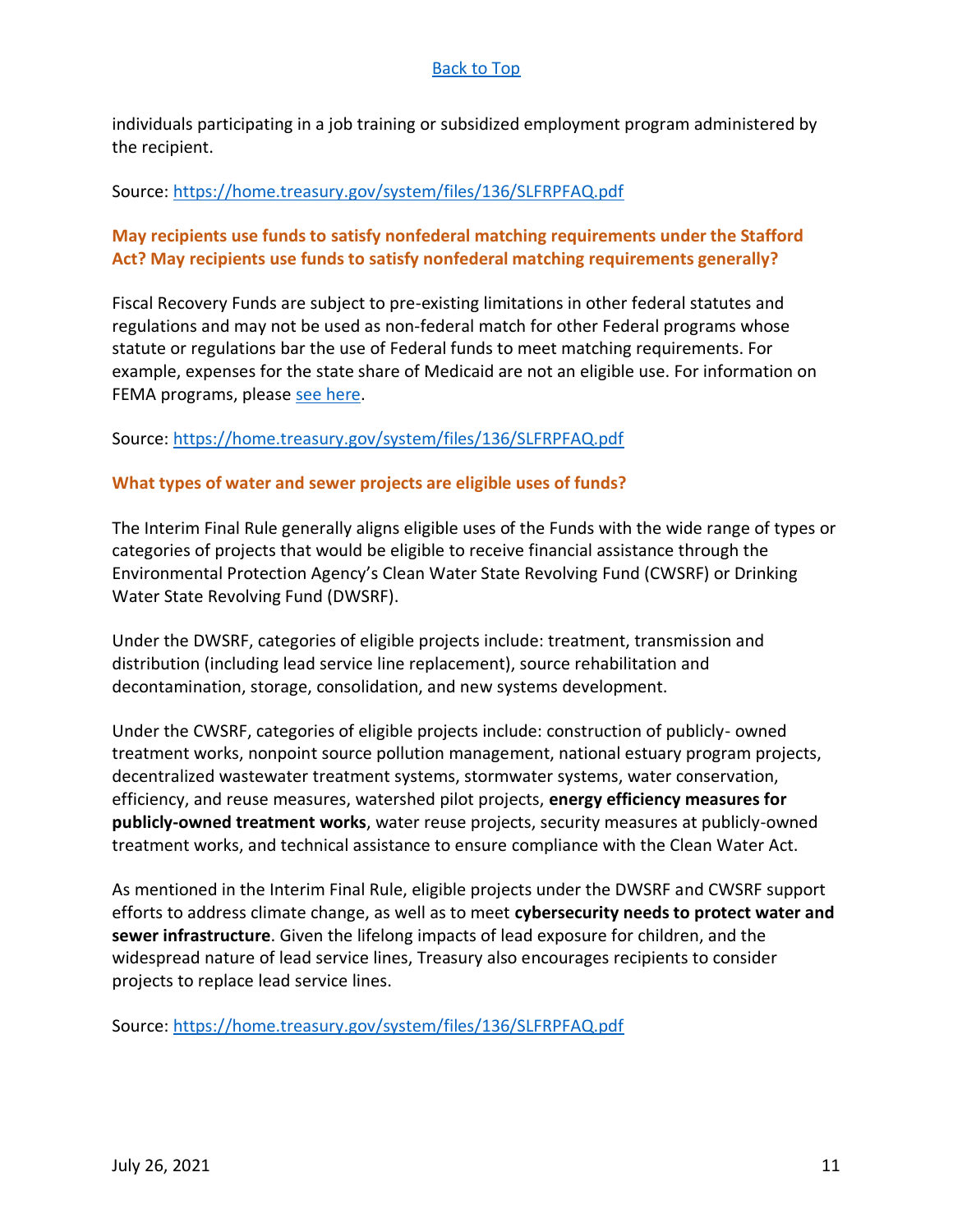# <span id="page-11-0"></span>**May construction on eligible water, sewer, or broadband infrastructure projects continue past December 31, 2024, assuming funds have been obligated prior to that date?**

Yes. Treasury is interpreting the requirement that costs be incurred by December 31, 2024 to only require that recipients have obligated the funds by such date. The period of performance will run until December 31, 2026, which will provide recipients a reasonable amount of time to complete projects funded with Fiscal Recovery Funds.

#### Source:<https://home.treasury.gov/system/files/136/SLFRPFAQ.pdf>

# <span id="page-11-1"></span>**May State and Local Fiscal Recovery Funds be used to support energy or electrification infrastructure that would be used to power new water treatment plants and wastewater systems?**

The EPA's [Overview of Clean Water State Revolving Fund Eligibilities](https://www.epa.gov/sites/default/files/2016-07/documents/overview_of_cwsrf_eligibilities_may_2016.pdf) describes eligible energyrelated projects. This includes a "[p]ro rata share of capital costs of offsite clean energy facilities that provide power to a treatment works." Thus, **State and Local Fiscal Recovery Funds may be used to finance the generation and delivery of clean power to a wastewater system or a water treatment plant on a pro-rata basis**. **If the wastewater system or water treatment plant is the sole user of the clean energy, the full cost would be considered an eligible use of funds. If the clean energy provider provides power to other entities, only the proportionate share used by the water treatment plant or wastewater system would be an eligible use of State and Local Fiscal Recovery Funds.** 

#### Source:<https://home.treasury.gov/system/files/136/SLFRPFAQ.pdf>

#### <span id="page-11-2"></span>**Are eligible infrastructure projects subject to the Davis-Bacon Act?**

The Davis-Bacon Act requirements (prevailing wage rates) do not apply to projects funded solely with award funds from the CSFRF/CLFRF program, except for CSFRF/CLFRF-funded construction projects undertaken by the District of Columbia. The Davis-Bacon Act specifically applies to the District of Columbia when it uses federal funds (CSFRF/CLFRF funds or otherwise) to enter into contracts over \$2,000 for the construction, alteration, or repair (including painting and decorating) of public buildings or public works. Recipients may be otherwise subject to the requirements of the Davis- Bacon Act, when CSFRF/CLFRF award funds are used on a construction project in conjunction with funds from another federal program that requires enforcement of the Davis-Bacon Act. Additionally, corollary state prevailing-wage-inconstruction laws (commonly known as "baby Davis-Bacon Acts") may apply to projects. Please refer to FAQ 4.10 concerning projects funded with both CSFRF/CLFRF funds and other sources of funding.

Treasury has indicated in its Interim Final Rule that it is important that necessary investments in water, sewer, or broadband infrastructure be carried out in ways that produce high-quality infrastructure, avert disruptive and costly delays, and promote efficiency. Treasury encourages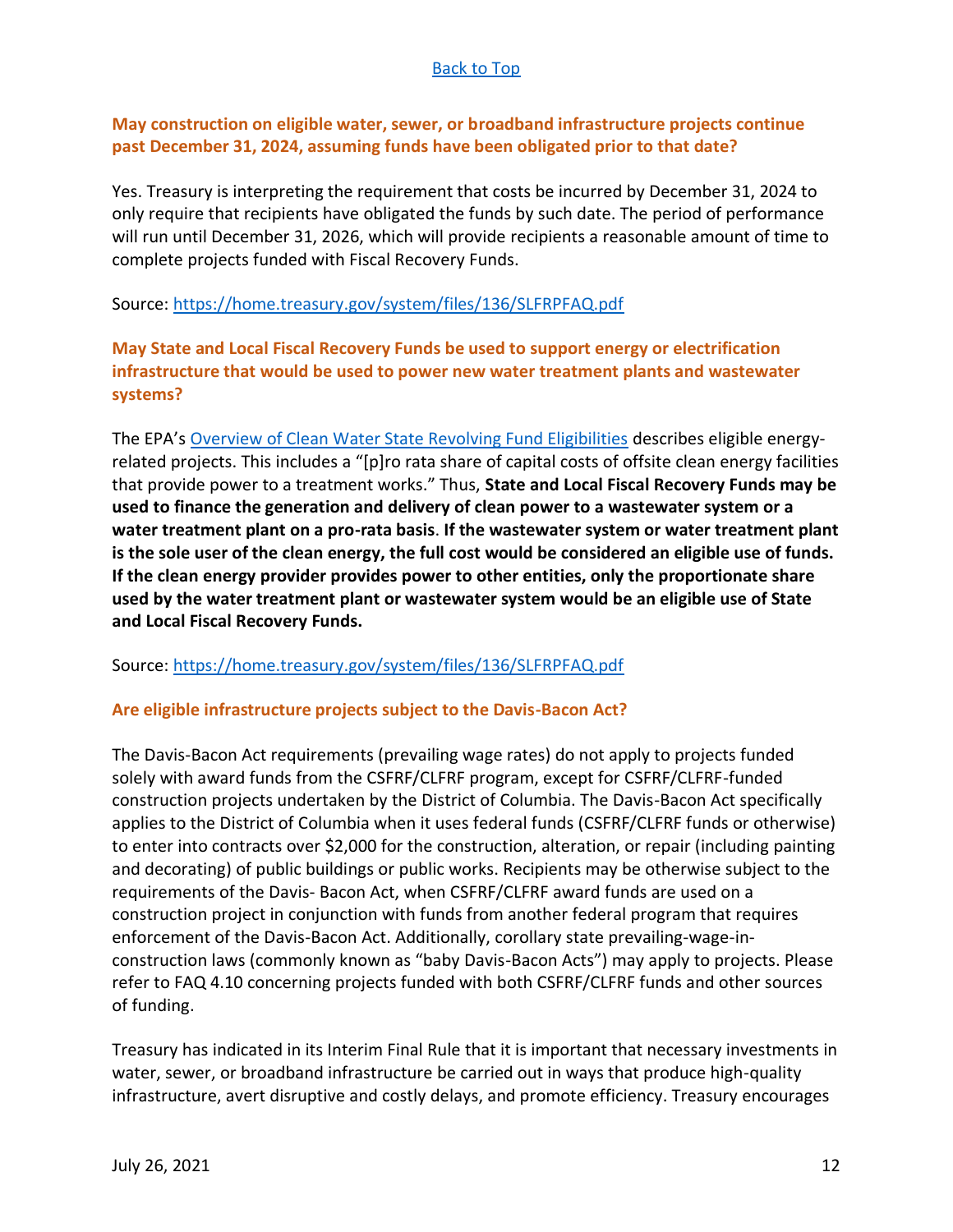recipients to ensure that water, sewer, and broadband projects use strong labor standards, including project labor agreements and community benefits agreements that offer wages at or above the prevailing rate and include local hire provisions, not only to promote effective and efficient delivery of high-quality infrastructure projects, but also to support the economic recovery through strong employment opportunities for workers. Using these practices in construction projects may help to ensure a reliable supply of skilled labor that would minimize disruptions, such as those associated with labor disputes or workplace injuries.

Treasury has also indicated in its reporting guidance that recipients will need to provide documentation of wages and labor standards for infrastructure projects over \$10 million, and that that these requirements can be met with certifications that the project is in compliance with the Davis-Bacon Act (or related state laws, commonly known as "baby Davis-Bacon Acts") and subject to a project labor agreement. Please refer to the Reporting and Compliance Guidance, page 21, for more detailed information on the reporting requirement.

#### Source:<https://home.treasury.gov/system/files/136/SLFRPFAQ.pdf>

## <span id="page-12-0"></span>**May governments retain assets purchased with Fiscal Recovery Funds? If so, what rules apply to the proceeds of disposition or sale of such assets?**

Yes, if the purchase of the asset was consistent with the limitations on the eligible use of funds. If such assets are disposed of prior to December 31, 2024, the proceeds would be subject to the restrictions on the eligible use of payments.

#### Source:<https://home.treasury.gov/system/files/136/SLFRPFAQ.pdf>

#### <span id="page-12-1"></span>**Can recipients use funds for administrative purposes?**

Recipients may use funds to cover the portion of payroll and benefits of employees corresponding to time spent on administrative work necessary due to the COVID–19 public health emergency and its negative economic impacts. This includes, but is not limited to, costs related to disbursing payments of Fiscal Recovery Funds and managing new grant programs established using Fiscal Recovery Funds.

#### Source:<https://home.treasury.gov/system/files/136/SLFRPFAQ.pdf>

#### <span id="page-12-2"></span>**Is there a deadline to apply for funds?**

The Interim Final Rule requires that costs be incurred by December 31, 2024. Direct recipients are encouraged to apply as soon as possible. For direct recipients other than Tribal governments, there is not a specific application deadline.

Tribal governments do have deadlines to complete the application process and should visit www.treasury.gov/SLFRPTribal for guidance on applicable deadlines.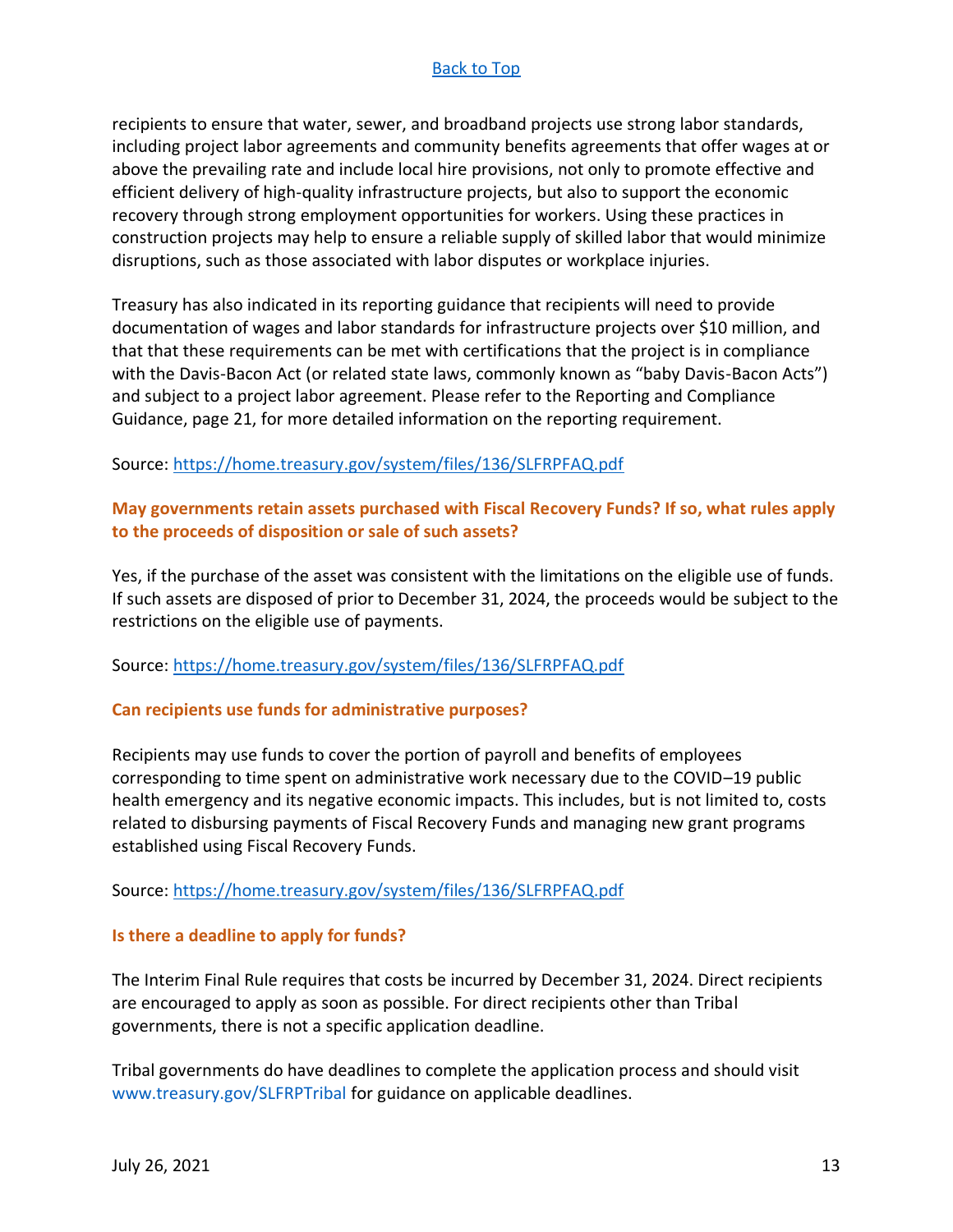Source:<https://home.treasury.gov/system/files/136/SLFRPFAQ.pdf>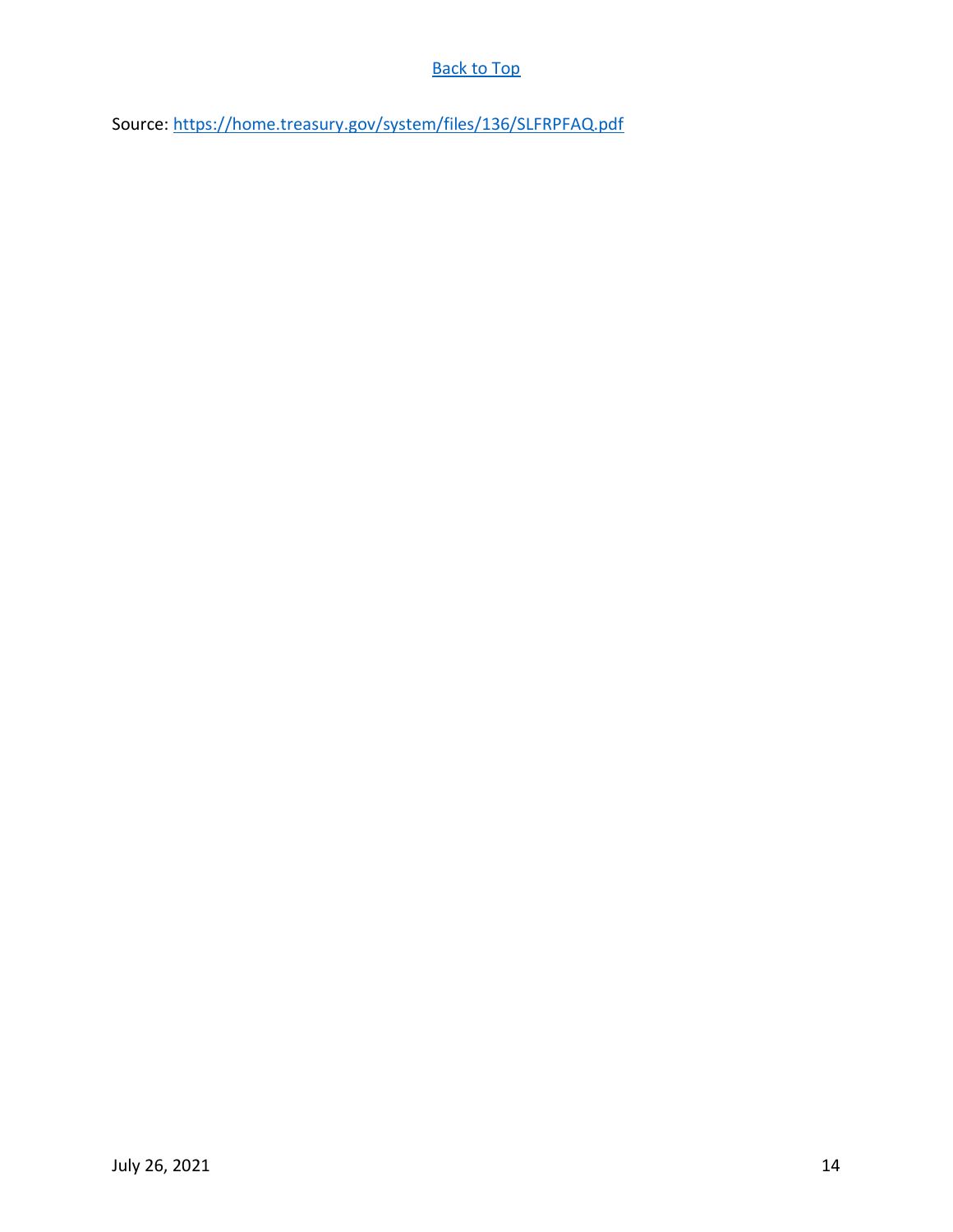# <span id="page-14-0"></span>Elementary and Secondary School Emergency Relief (ESSER)

## <span id="page-14-1"></span>**I have seen references to the ESSER Fund, ESSER II, and ARPA ESSER, what is the difference?**

There have been ESSER programs in the March 2020 CARES Act (ESSER Fund aka ESSER I), the December 2020 Coronavirus Response and Relief Supplemental Appropriations (CRRSA) Act (ESSER II), and the American Rescue Plan Act (ARPA ESSER aka ESSER III). This FAQ will focus on ARPA ESSER funds. **Please note that rules for the ESSER fund in different Acts are not identical**. The Department of Education provides a helpful table explaining the differences in this fact sheet: [https://oese.ed.gov/files/2021/03/FINAL\\_ARP-ESSER-FACT-SHEET.pdf.](https://oese.ed.gov/files/2021/03/FINAL_ARP-ESSER-FACT-SHEET.pdf)

#### **Funding level for each ESSER:**

- **ESSER Fund: \$13.2 billion**
- **ESSER II: \$54.3 billion**
- **ARPA ESSER: \$122 billion**

Source: [https://oese.ed.gov/offices/education-stabilization-fund/elementary-secondary-school](https://oese.ed.gov/offices/education-stabilization-fund/elementary-secondary-school-emergency-relief-fund/)[emergency-relief-fund/.](https://oese.ed.gov/offices/education-stabilization-fund/elementary-secondary-school-emergency-relief-fund/)

#### <span id="page-14-2"></span>**How much money is my state eligible for through ARPA ESSER?**

The U.S. Department of Education has published the allocation table and methodology here: [https://oese.ed.gov/files/2021/06/Revised-ARP-ESSER-Methodology-and-Allocation-](https://oese.ed.gov/files/2021/06/Revised-ARP-ESSER-Methodology-and-Allocation-Table_6.25.21_FINAL.pdf)Table 6.25.21 FINAL.pdf. Allocations range from about \$15 billion (California) to about \$303 million (Wyoming).

#### <span id="page-14-3"></span>**Which state agencies are responsible for ESSER funding?**

ESSER funding is provided to state educational agencies, who are required by statute to allocate 90% of the funding provided to local educational agencies. Charter schools are categorized as local educational agencies.

Source: [https://oese.ed.gov/files/2021/03/FINAL\\_ARP-ESSER-FACT-SHEET.pdf](https://oese.ed.gov/files/2021/03/FINAL_ARP-ESSER-FACT-SHEET.pdf)

# <span id="page-14-4"></span>**Where can I find my state's plan for spending the ESSER funds?**

In each state, the State Education Agency (SEA) is responsible for developing and publishing the state's plan. If you are unsure which agency is the State Education Agency for your state, please refer to this map published by the U.S. Department of Education: [https://www2.ed.gov/about/contacts/state/index.html.](https://www2.ed.gov/about/contacts/state/index.html)

#### <span id="page-14-5"></span>**Can ESSER funds be used for school facility improvements, such as HVAC retrofits?**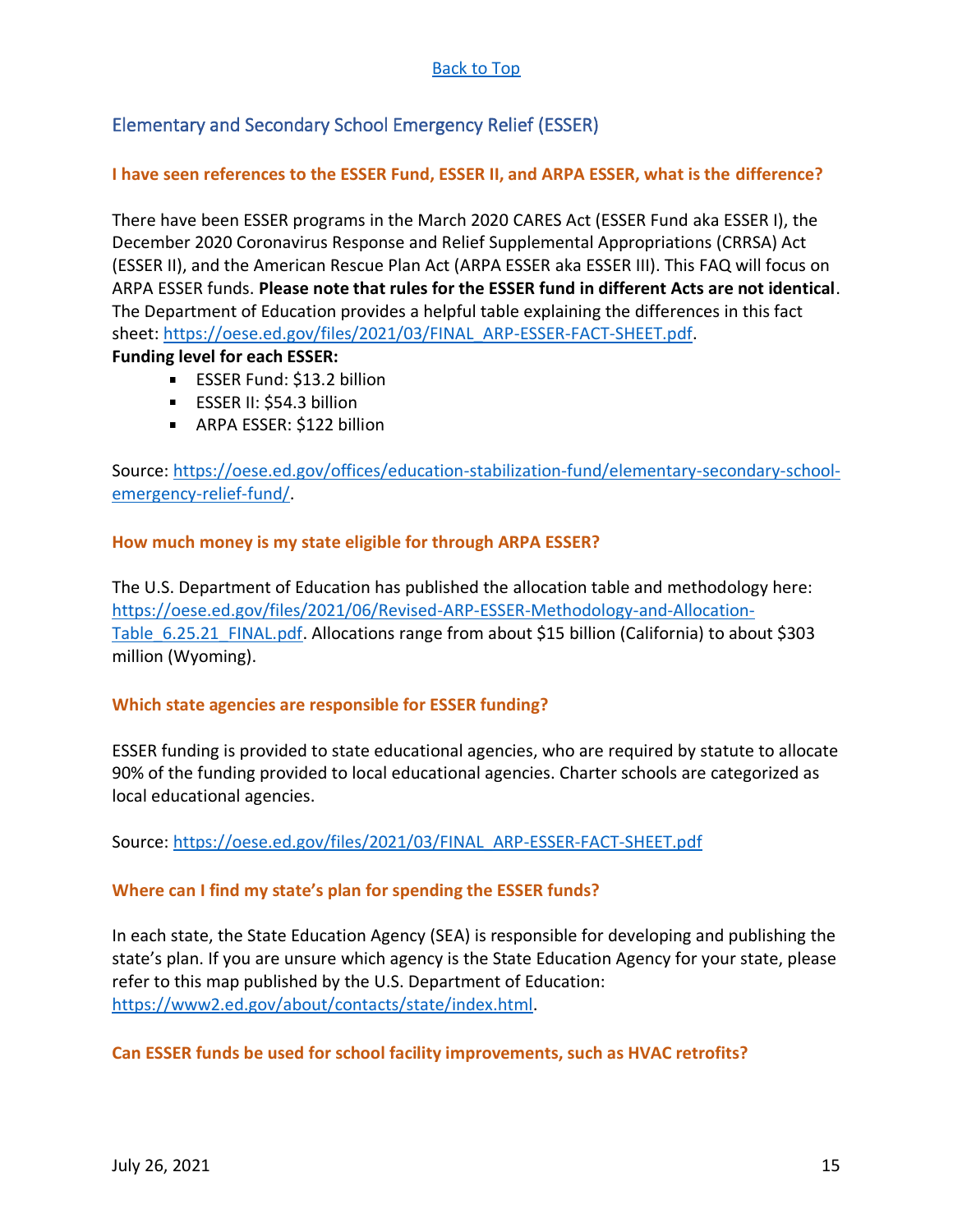Yes. The Department of Education [Fact Sheet](https://oese.ed.gov/files/2021/03/FINAL_ARP-ESSER-FACT-SHEET.pdf) states lists the following allowable expenditures, among others:

- training and professional development on sanitizing and minimizing the spread of infectious diseases;
- repairing and improving school facilities to reduce risk of virus transmission and exposure to environmental health hazards;
- improving indoor air quality

# <span id="page-15-0"></span>**Can ESSER funds be used with an energy savings performance contract?**

Yes, ESSER II funds can be used in an energy savings performance contract (ESPC) as long as the project reduces the risk of virus transmission and occupant exposure to environmental health hazards as outlined in 34 CFR 75.616.

Source: [https://files.constantcontact.com/b617de60301/95cbf9cd-14b5-4d33-937b-](https://files.constantcontact.com/b617de60301/95cbf9cd-14b5-4d33-937b-9eb64f367917.pdf)[9eb64f367917.pdf](https://files.constantcontact.com/b617de60301/95cbf9cd-14b5-4d33-937b-9eb64f367917.pdf)

# <span id="page-15-1"></span>**How can local educational agencies (LEAs) use ESSER funds for energy related facility retrofits?**

All of the ESSER funds (CARES, CRSSA, ARPA) can be used for activities such as:

- School facility repairs and improvements to enable operation of schools to reduce risk of virus transmission and exposure to environmental health hazards, and to support student health needs.
- Inspection, testing, maintenance, repair, replacement, and upgrade projects to improve the indoor air quality in school facilities, including mechanical and non-mechanical heating, ventilation, and air conditioning systems, filtering, purification and other air cleaning, fans, control systems, and window and door repair and replacement.
- Developing strategies and implementing public health protocols including, to the greatest extent practicable, policies in line with guidance from the CDC for the reopening and operation of school facilities to effectively maintain the health and safety of students, educators, and other staff.
- Other activities that are necessary to maintain the operation of and continuity of services in the LEA and continuing to employ existing staff of the LEA.

In determining how to prioritize its funds, an LEA should consider how to use those funds to safely reopen schools for full-time instruction for all students, maintain safe in-person operations, advance educational equity, and build capacity. An LEA may provide services directly or enter into an agreement (e.g., a contract or interagency agreement consistent with procurement requirements or otherwise legally authorized) for allowable activities under ESSER. An LEA is not authorized to award subgrants with ESSER funds.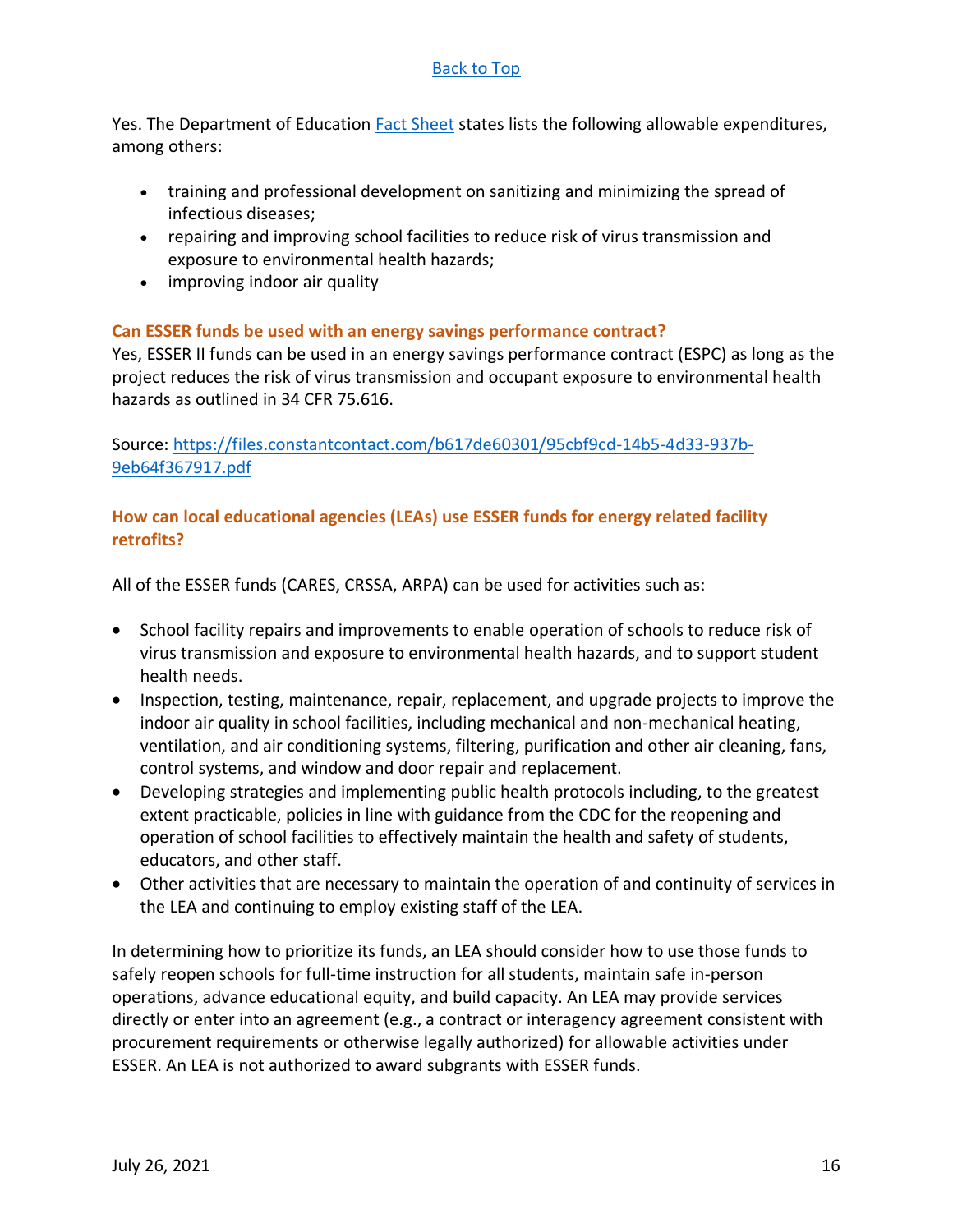Source:

[https://oese.ed.gov/files/2021/05/ESSER.GEER\\_.FAQs\\_5.26.21\\_745AM\\_FINALb0cd6833f6f46e0](https://oese.ed.gov/files/2021/05/ESSER.GEER_.FAQs_5.26.21_745AM_FINALb0cd6833f6f46e03ba2d97d30aff953260028045f9ef3b18ea602db4b32b1d99.pdf) [3ba2d97d30aff953260028045f9ef3b18ea602db4b32b1d99.pdf](https://oese.ed.gov/files/2021/05/ESSER.GEER_.FAQs_5.26.21_745AM_FINALb0cd6833f6f46e03ba2d97d30aff953260028045f9ef3b18ea602db4b32b1d99.pdf)

#### <span id="page-16-0"></span>**Does "Buy American" apply to ESSER Funds?**

No. However, awards are subject to  $2$  CFR § 200.322 which establishes domestic preferences.

Source:

[https://oese.ed.gov/files/2021/05/ESSER.GEER\\_.FAQs\\_5.26.21\\_745AM\\_FINALb0cd6833f6f46e0](https://oese.ed.gov/files/2021/05/ESSER.GEER_.FAQs_5.26.21_745AM_FINALb0cd6833f6f46e03ba2d97d30aff953260028045f9ef3b18ea602db4b32b1d99.pdf) [3ba2d97d30aff953260028045f9ef3b18ea602db4b32b1d99.pdf](https://oese.ed.gov/files/2021/05/ESSER.GEER_.FAQs_5.26.21_745AM_FINALb0cd6833f6f46e03ba2d97d30aff953260028045f9ef3b18ea602db4b32b1d99.pdf) at pg. 20

#### <span id="page-16-1"></span>**Can ESSER funds be used for construction, including renovation?**

Yes. However, this includes significant requirements and is "discouraged" by the Department of Education. See

[https://oese.ed.gov/files/2021/05/ESSER.GEER\\_.FAQs\\_5.26.21\\_745AM\\_FINALb0cd6833f6f46e0](https://oese.ed.gov/files/2021/05/ESSER.GEER_.FAQs_5.26.21_745AM_FINALb0cd6833f6f46e03ba2d97d30aff953260028045f9ef3b18ea602db4b32b1d99.pdf%20at%20page%2024) [3ba2d97d30aff953260028045f9ef3b18ea602db4b32b1d99.pdf at page 24.](https://oese.ed.gov/files/2021/05/ESSER.GEER_.FAQs_5.26.21_745AM_FINALb0cd6833f6f46e03ba2d97d30aff953260028045f9ef3b18ea602db4b32b1d99.pdf%20at%20page%2024) Note there is additional guidance at page 26 with regard to HVAC equipment.

# <span id="page-16-2"></span>**May ESSER funds be used for renovation, including for such projects as making improvements to a school facility to improve indoor air quality (such as heating, ventilation, and air conditioning (HVAC) systems?**

Yes. The Department of Education guidance specifically states that "inspection, testing, maintenance, repair, replacement, and upgrade projects to improve the indoor air quality in school facilities, including mechanical and non-mechanical heating, ventilation, and air conditioning systems, filtering, purification and other air cleaning, fans, control systems, and window and door repair and replacement" are eligible categories of renovation activities. However, there are significant additional requirements. Please see [https://oese.ed.gov/files/2021/05/ESSER.GEER\\_.FAQs\\_5.26.21\\_745AM\\_FINALb0cd6833f6f46e0](https://oese.ed.gov/files/2021/05/ESSER.GEER_.FAQs_5.26.21_745AM_FINALb0cd6833f6f46e03ba2d97d30aff953260028045f9ef3b18ea602db4b32b1d99.pdf) [3ba2d97d30aff953260028045f9ef3b18ea602db4b32b1d99.pdf](https://oese.ed.gov/files/2021/05/ESSER.GEER_.FAQs_5.26.21_745AM_FINALb0cd6833f6f46e03ba2d97d30aff953260028045f9ef3b18ea602db4b32b1d99.pdf) at page 26.

# <span id="page-16-3"></span>**May ESSER funds be used for career and technical education?**

Yes. An LEA is permitted to use ESSER Funding for career and technical education. Source: [https://oese.ed.gov/files/2021/05/ESSER.GEER\\_.FAQs\\_5.26.21\\_745AM\\_FINALb0cd6833f6f46e0](https://oese.ed.gov/files/2021/05/ESSER.GEER_.FAQs_5.26.21_745AM_FINALb0cd6833f6f46e03ba2d97d30aff953260028045f9ef3b18ea602db4b32b1d99.pdf) [3ba2d97d30aff953260028045f9ef3b18ea602db4b32b1d99.pdf](https://oese.ed.gov/files/2021/05/ESSER.GEER_.FAQs_5.26.21_745AM_FINALb0cd6833f6f46e03ba2d97d30aff953260028045f9ef3b18ea602db4b32b1d99.pdf) at page 43.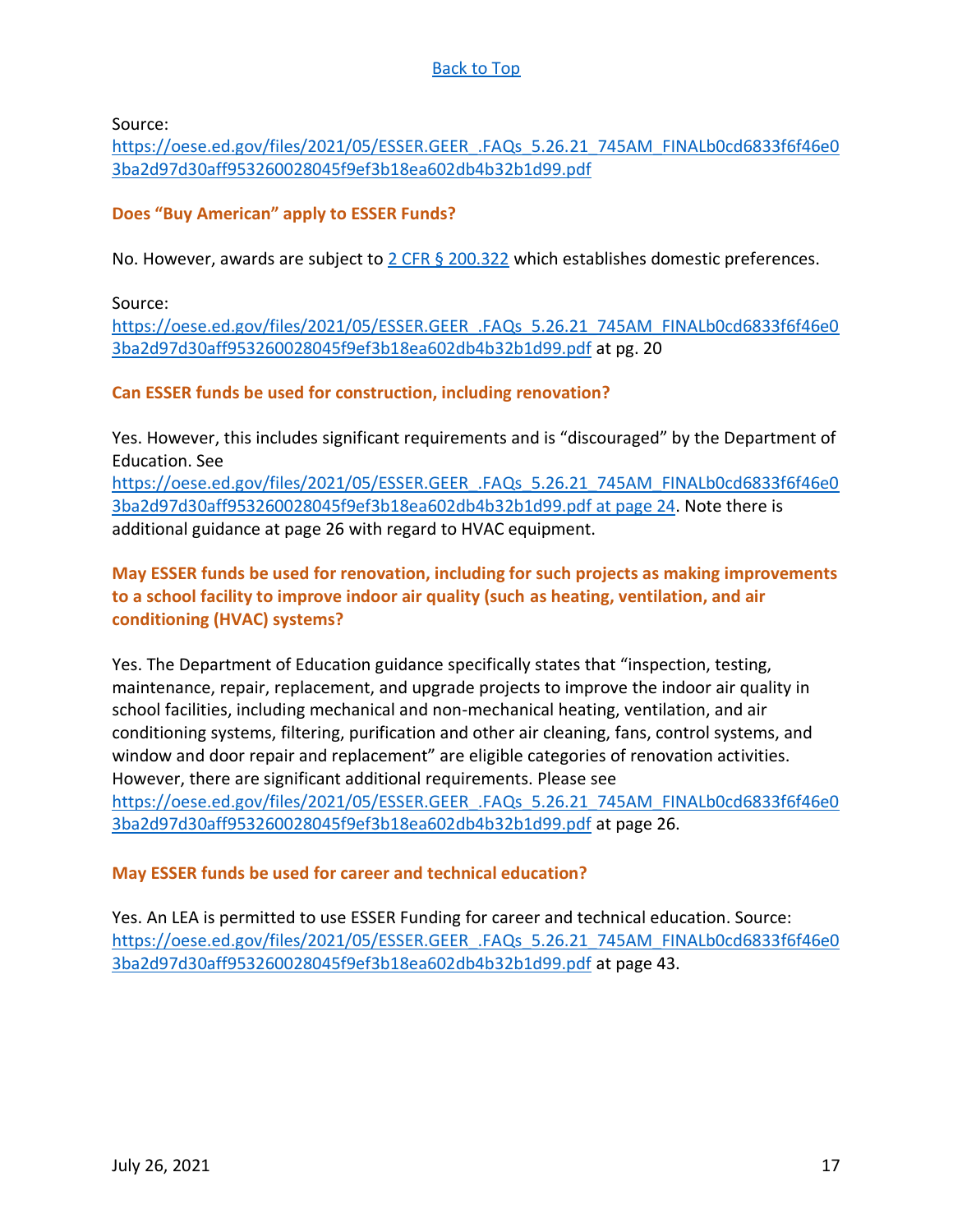#### <span id="page-17-0"></span>Investing in America's Communities

#### <span id="page-17-1"></span>**What is the Investing in America's Communities program?**

Investing in America's Communities is a \$3 billion program of the American Rescue Plan Act (ARPA) of 2021. Administered by the U.S. Department of Commerce's Economic Development Agency (EDA) it is a program to help communities to 'build back better'.

#### <span id="page-17-2"></span>**Is Investing in America's Communities a part of the Biden Administrations Coal Communities Commitment?**

Yes. The ARPA allocates \$300 million of funding to coal communities.

#### <span id="page-17-3"></span>**What Funding Opportunity Announcements (FOA) have been made through Investing in America's Communities?**

So far, six FOAs have been announced through this program. They were announced on July 22, 2021, and total \$2.94 billion. The topic areas are:

- 1. Build Back Better Regional Challenge (\$1 billion).
- 2. Good Jobs Challenge (\$500 million).
- 3. Economic Adjustment Assistance Challenge (\$500 million).
- 4. Indigenous Communities Challenge (\$100 million).
- 5. Travel, Tourism, and Outdoor Recreation Grants (\$750 million).
- 6. Statewide Planning, Research, and Networks Grants (\$90 million).

See here for the press release: [https://eda.gov/news/press-releases/2021/07/22/american](https://eda.gov/news/press-releases/2021/07/22/american-rescue-plan-programs.htm)[rescue-plan-programs.htm.](https://eda.gov/news/press-releases/2021/07/22/american-rescue-plan-programs.htm)

#### <span id="page-17-4"></span>**Where can I learn more about the Build Back Better Regional Challenge (\$1 billion)? Are energy offices eligible?**

At the U.S. EDA's Build Back Better Challenge: [https://eda.gov/arpa/build-back-better/.](https://eda.gov/arpa/build-back-better/) \$100 million of the \$1 billion in this FOA will be allocated to the **Coal Communities Commitment**. This FOA is intended to invest in 20-30 regions across the country that want to revitalize their economies.

Yes, it appears that energy offices would be eligible, particularly those with a focus on economic development.

The FOA can be found here: [https://www.grants.gov/web/grants/view](https://www.grants.gov/web/grants/view-opportunity.html?oppId=334735)[opportunity.html?oppId=334735.](https://www.grants.gov/web/grants/view-opportunity.html?oppId=334735) The deadline for phase 1 applications is October 19, 2021. The deadline for phase 2 applications is March 15, 2022.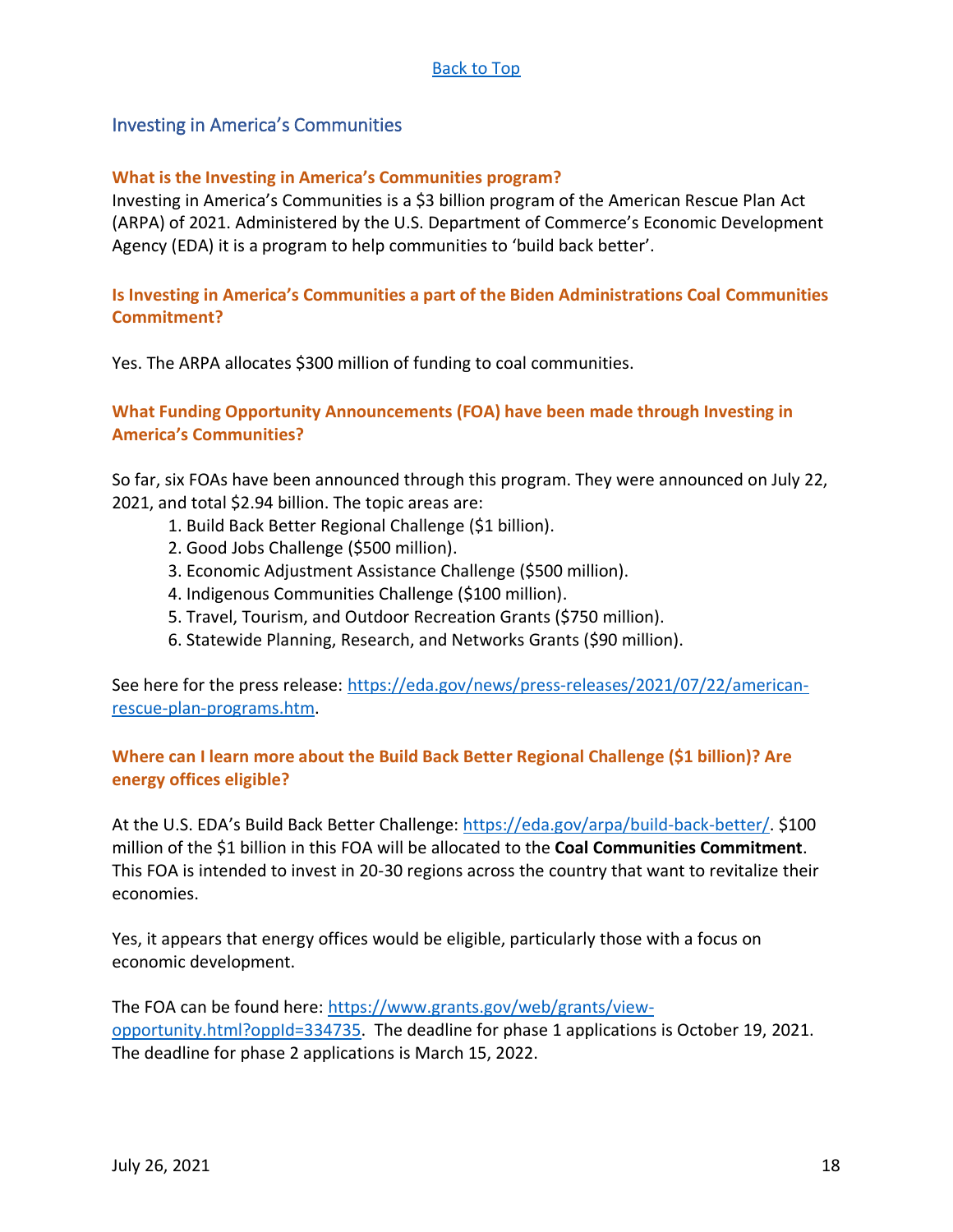# <span id="page-18-0"></span>**Where can I learn more about the Good Jobs Challenge (\$500 million)? Are energy offices eligible?**

At the U.S. EDA's Good Jobs Challenge page: [https://eda.gov/arpa/good-jobs-challenge/.](https://eda.gov/arpa/good-jobs-challenge/) This program is intended to "create and implement industry-led training programs, designed to provide skills for and connect unemployed or underemployed workers to existing and emerging job opportunities. Ultimately, these systems are designed to train workers with the skills to secure a union job or a quality job that provides good pay, benefits, and growth opportunities."

Yes, it appears that energy offices would be eligible, particularly those with a focus on economic development.

The FOA can be found here: [https://www.grants.gov/web/grants/view](https://www.grants.gov/web/grants/view-opportunity.html?oppId=334720)[opportunity.html?oppId=334720.](https://www.grants.gov/web/grants/view-opportunity.html?oppId=334720)

Deadline for applications: January 26, 2022.

#### <span id="page-18-1"></span>**Where can I learn more about the Economic Adjustment Assistance Challenge (\$500 million? Are energy offices eligible?**

At the U.S. EDA's Economic Adjustment Assistance Challenge page:

[https://eda.gov/arpa/economic-adjustment-assistance/.](https://eda.gov/arpa/economic-adjustment-assistance/) \$200 million of the \$500 million will be allocated to the **Coal Communities Commitment**. This program is described by EDA as its most flexible program and is intended to "put people back to work through construction or nonconstruction projects designed to meet local needs." Projects that will be eligible for funding include a wide range of technical, planning, workforce development, entrepreneurship, and public works and infrastructure projects.

Yes, it appears that energy offices would be eligible, particularly those with a focus on economic development.

The FOA can be found here: [https://www.grants.gov/web/grants/view](https://www.grants.gov/web/grants/view-opportunity.html?oppId=334743)[opportunity.html?oppId=334743.](https://www.grants.gov/web/grants/view-opportunity.html?oppId=334743)

Deadline for applications: March 15, 2022.

#### <span id="page-18-2"></span>**Where can I learn more about the Indigenous Communities program (\$100 million)? Are energy offices eligible?**

At the U.S. EDA's Indigenous Communities program page: [https://eda.gov/arpa/indigenous/.](https://eda.gov/arpa/indigenous/) It appears that the Hawaii Energy Office and the energy offices of Guam, American Samoa, Northern Mariana Islands may be eligible. Otherwise, no, energy offices do not appear to be eligible.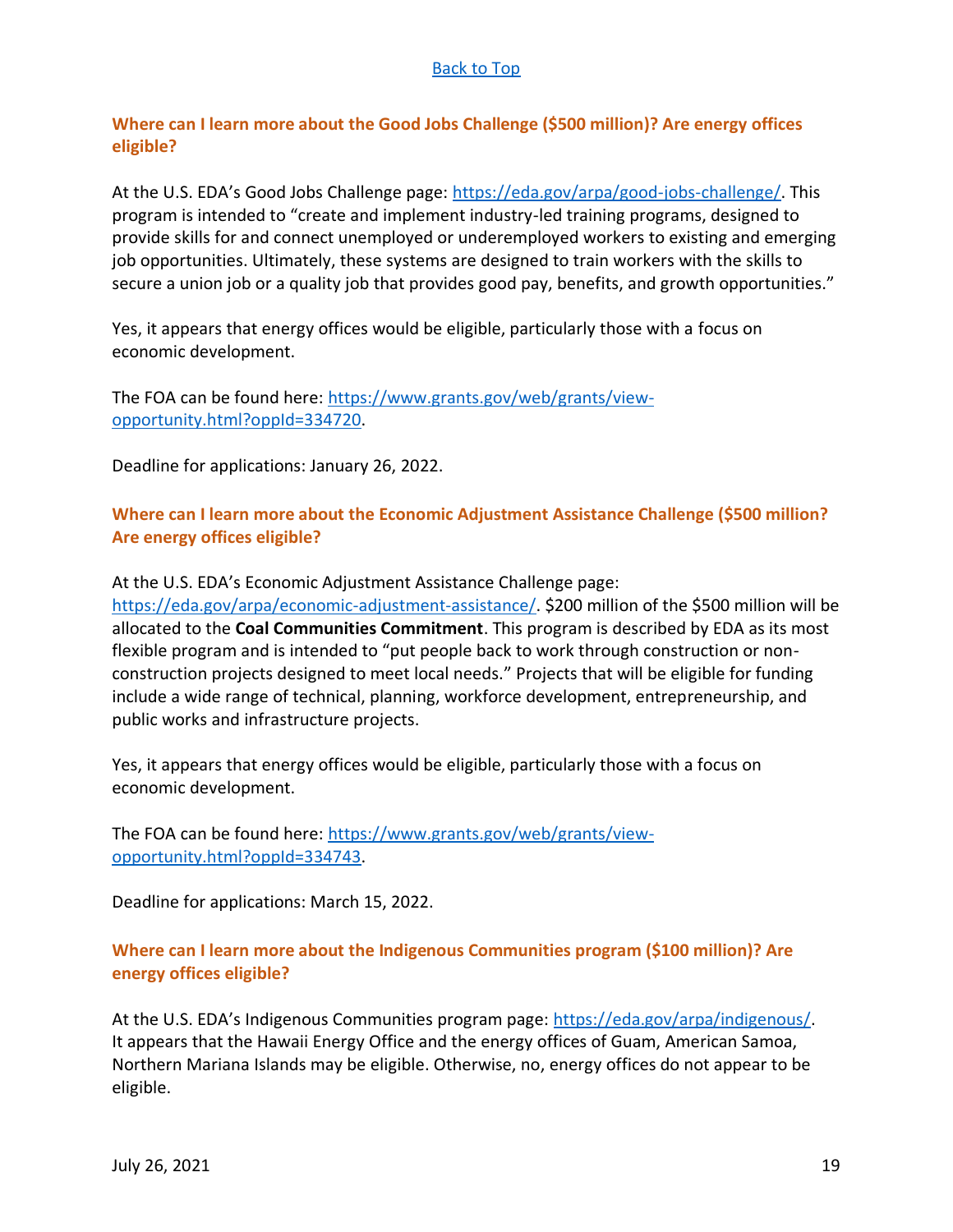The FOA can be found here: [https://www.grants.gov/web/grants/view](https://www.grants.gov/web/grants/view-opportunity.html?oppId=334764)[opportunity.html?oppId=334764.](https://www.grants.gov/web/grants/view-opportunity.html?oppId=334764)

Deadline for applications: March 15, 2022.

# <span id="page-19-0"></span>**Where can I learn more about the Travel, Tourism, and Outdoor Recreation Grants (\$750 million)? Are energy offices eligible?**

At the U.S. EDA's Travel, Tourism, and Outdoor Recreation Grants site: [https://eda.gov/arpa/travel-tourism/.](https://eda.gov/arpa/travel-tourism/)

Yes, it appears that energy offices would be eligible, particularly those with a focus on economic development, however EDA will send eligible applicants a formal invitation to apply. The funding will be awarded in two types of grants- non-competitive state tourism grants (\$510 million), and competitive grants (\$240 million). Infrastructure projects can be supported through both types of grants.

The FOA can be found here[: https://www.grants.gov/web/grants/view](https://www.grants.gov/web/grants/view-opportunity.html?oppId=334748)[opportunity.html?oppId=334748.](https://www.grants.gov/web/grants/view-opportunity.html?oppId=334748)

# <span id="page-19-1"></span>**Where can I learn more about the Statewide Planning, Research, and Networks Grants (\$90 million) grants? Are State Energy Offices Eligible?**

At the U.S. EDA's Statewide Planning, Research, and Networks Grants page: [https://eda.gov/arpa/planning-grants/.](https://eda.gov/arpa/planning-grants/)

Yes, it appears that State Energy Offices are eligible to apply for the Research and Networks Grants. State Energy Offices may also be eligible through the state "Governors, the Mayor of DC, and other applicable Territory leaders or their designees". The Statewide Planning, Research & Networks program will be funded with \$59 million, and Research and Networks Grants will be funded at \$31 million. The funded projects will promote equity and develop local economies to be resilient to future economic shocks and climate change.

The FOA can be found here: [https://www.grants.gov/web/grants/view](https://www.grants.gov/web/grants/view-opportunity.html?oppId=334728)[opportunity.html?oppId=334728.](https://www.grants.gov/web/grants/view-opportunity.html?oppId=334728)

The deadline to apply is 45 days after receiving and invitation (for Governors, the Mayor of DC and Territory leaders) and October 31, 2021, for Research and Network Grants.